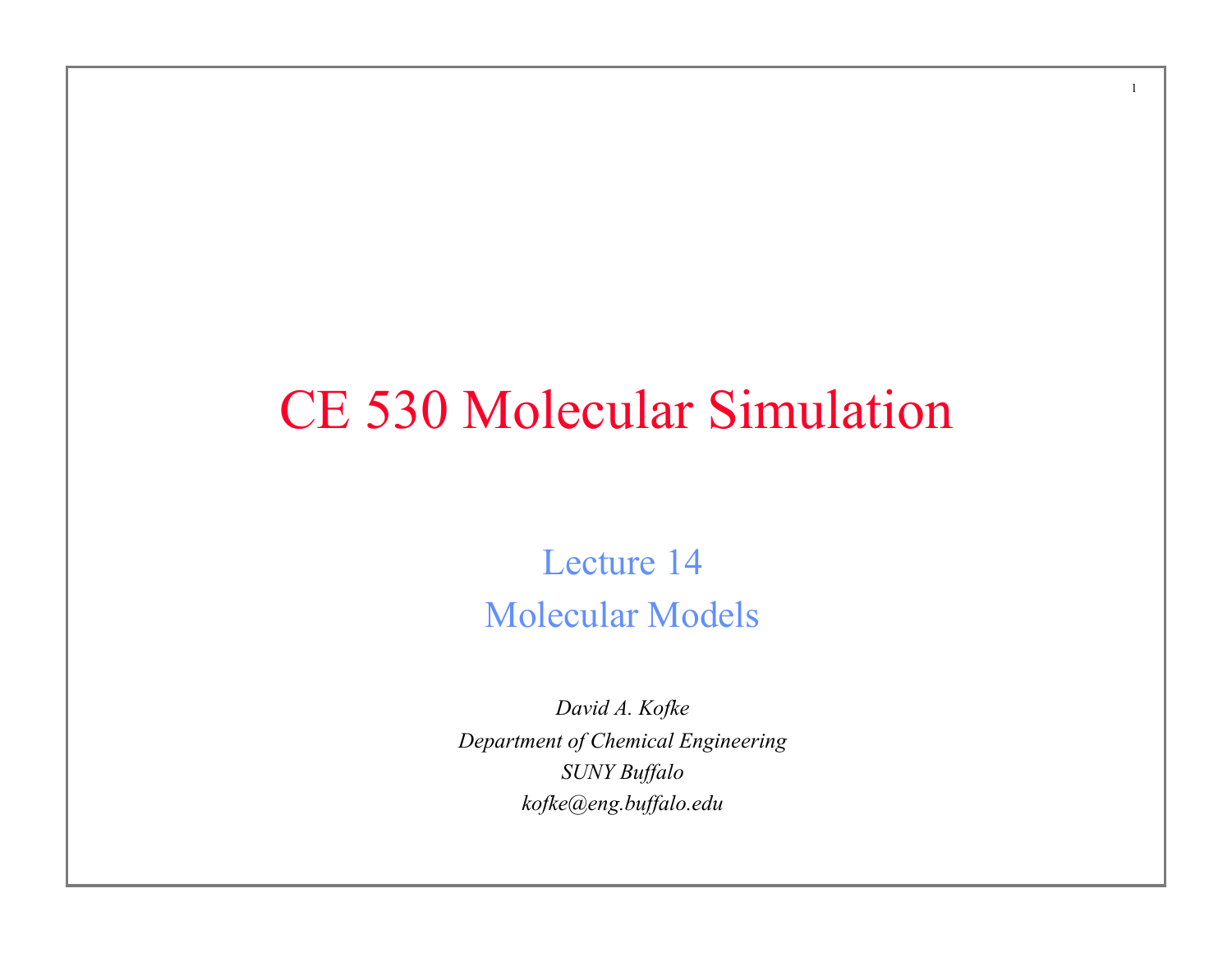# Review

#### **O** Monte Carlo

- *ensemble averaging, no dynamics*
- *easy to select independent variables*
- *lots of flexibility to improve performance*
- O Molecular dynamics
	- *time averaging, yields dynamical properties*
	- *extended Lagrangians permit extension to other ensembles*

#### O Models

• *atomic systems only*  hard sphere, square well Lennard-Jones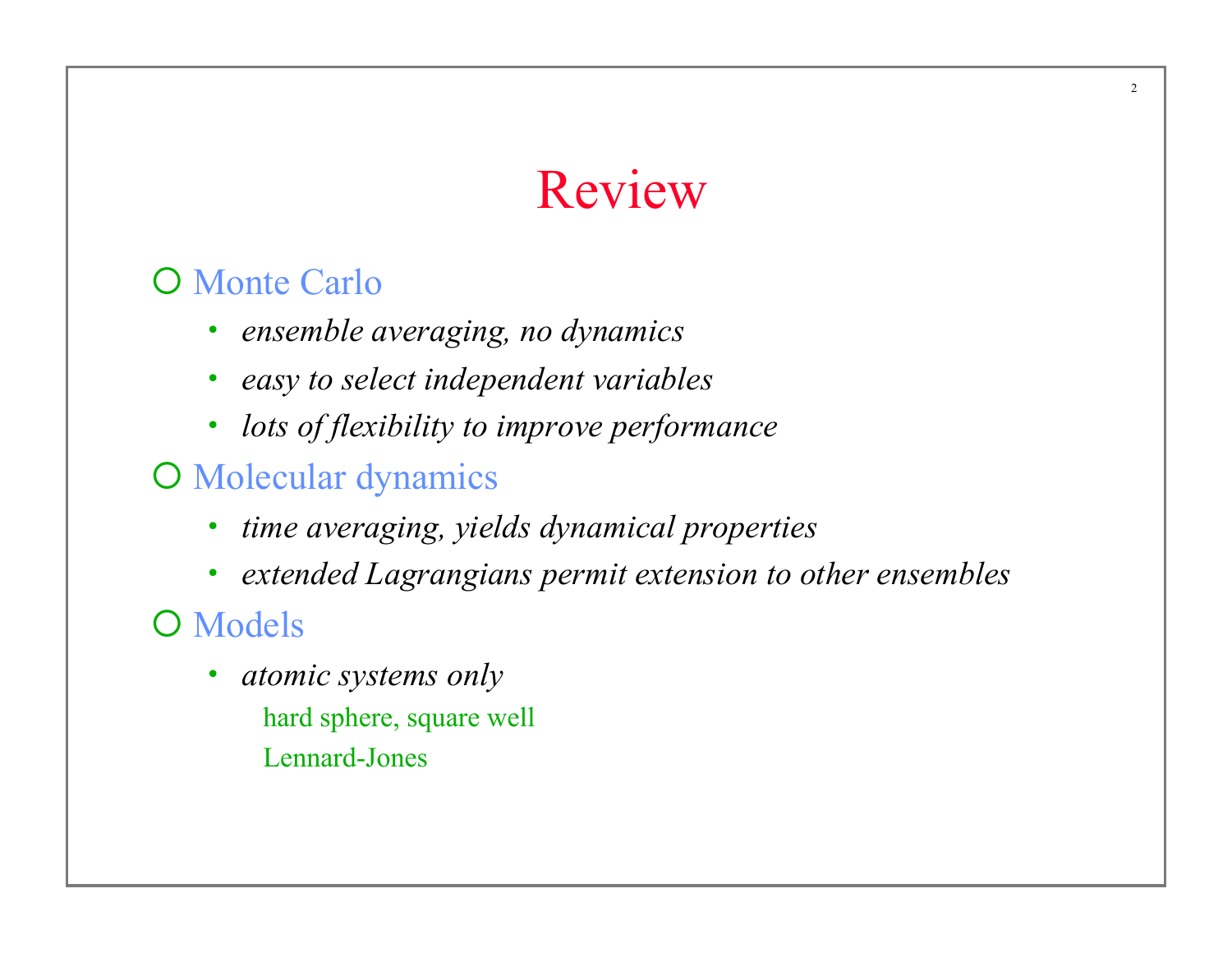# Modeling Molecules

3

O Quantitative calculations require more realistic treatment of molecular interactions O Quantum mechanical origins O Intermolecular forces **O** Intramolecular forces

O Effects of long-range interactions on properties

**O** Multibody interactions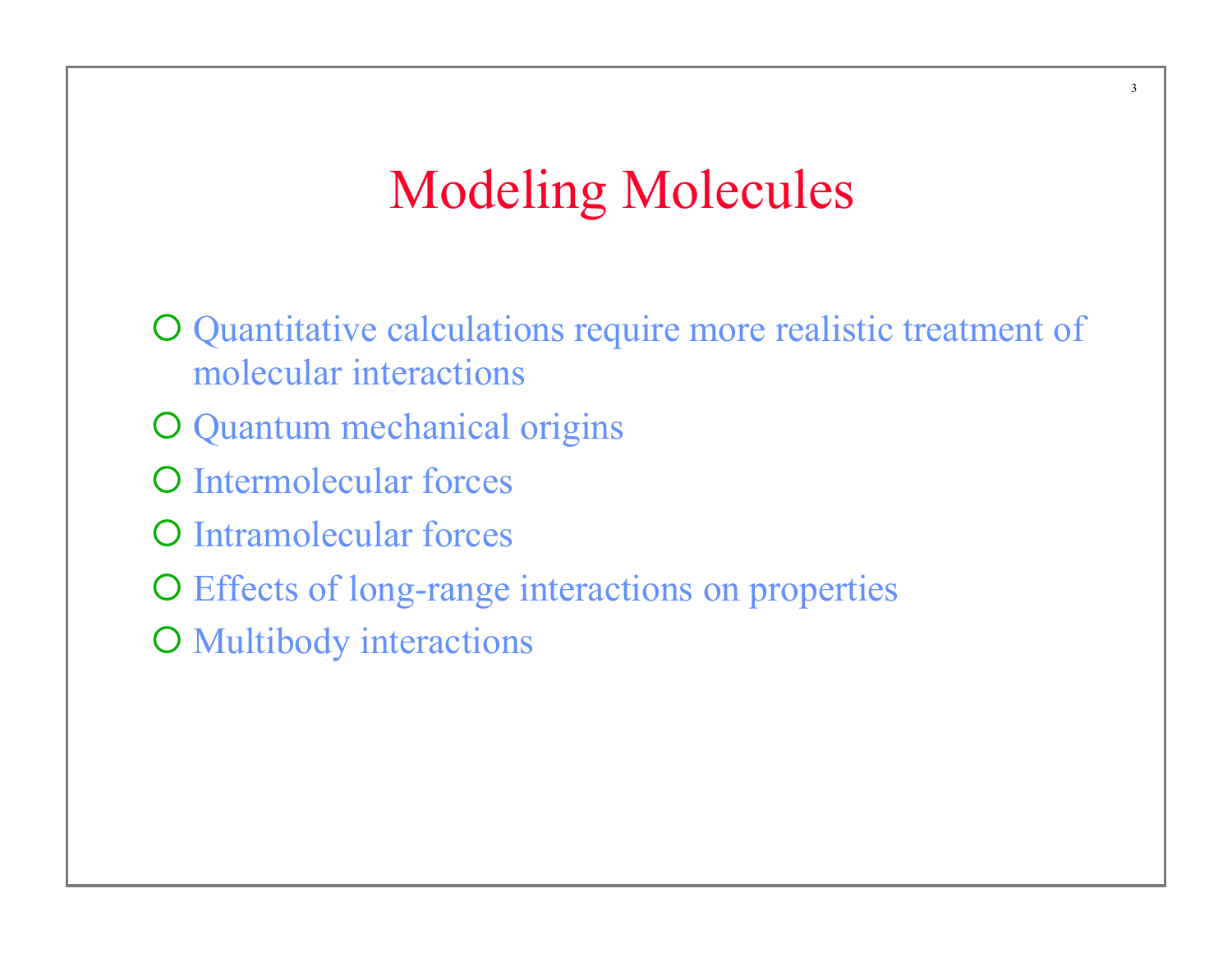# Quantum Mechanical Origins

¡ Fundamental to everything is the Schrödinger equation

- $H\Psi = i$ *t*  $\Psi = i h \frac{\partial \Psi}{\partial x}$  $\partial$ h *Nuclear coordinates*
- *wave function*  $\Psi(R, r, t)$
- $H = Hamiltonian operator$

$$
H = K + U = -\frac{h}{2m} \sum \nabla_i^2 + U
$$

• *time independent form* 

 $H\Psi = E\Psi$ 

#### **O** Born-Oppenheimer approximation

- *electrons relax very quickly compared to nuclear motions*
- *nuclei move in presence of potential energy obtained by solving electron distribution for fixed nuclear configuration*  it is still very difficult to solve for this energy routinely
- *usually nuclei are heavy enough to treat classically*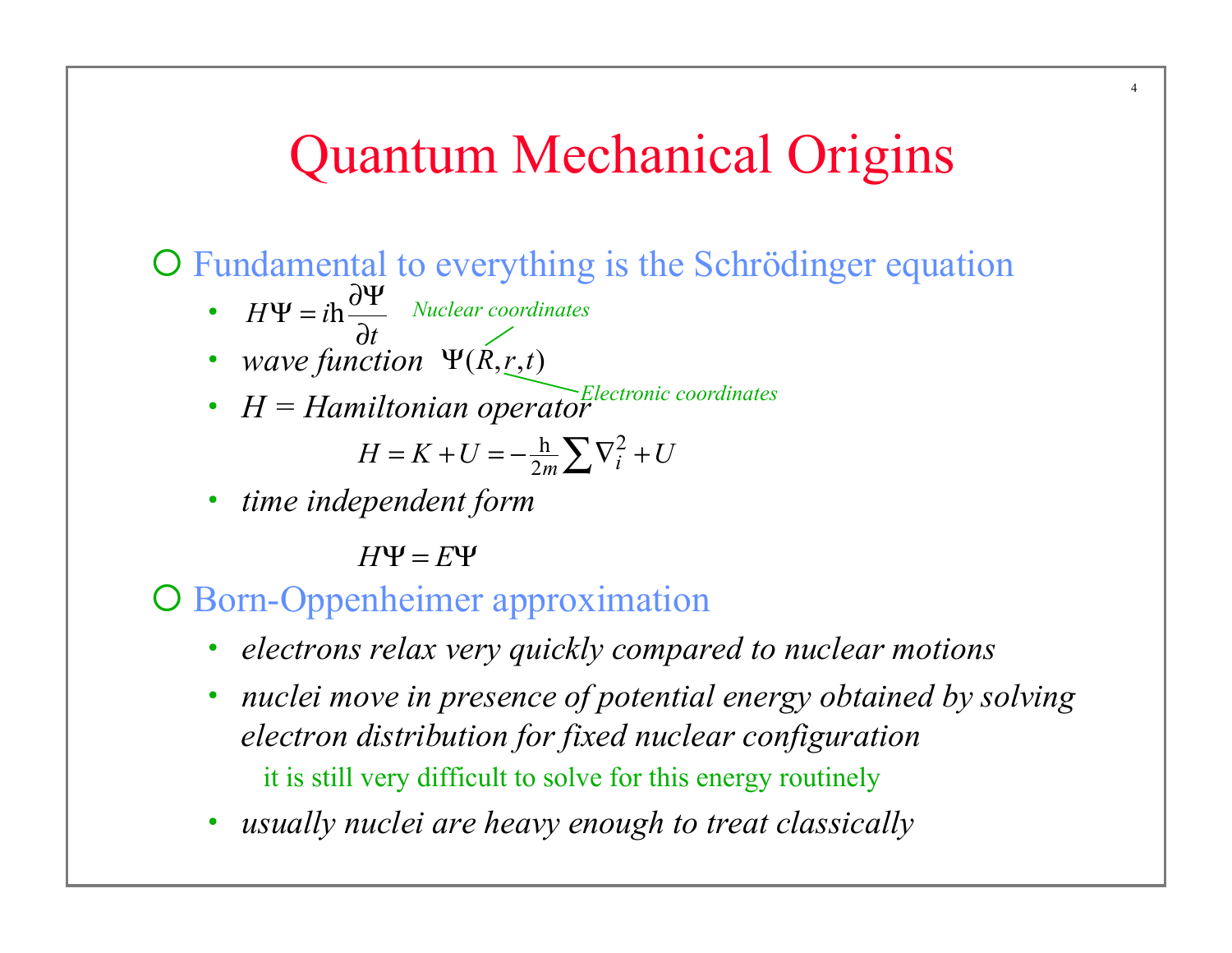# Force Field Methods

- O Too expensive to solve QM electronic energy for every nuclear configuration
- O Instead define energy using simple empirical formulas
	- *"force fields" or "molecular mechanics"*
- **O** Decomposition of the total energy

*Neglect 3- and higher-order terms*

$$
U(\mathbf{r}^{N}) = \sum_{i} u^{(1)}(\mathbf{r}_{i}) + \sum_{i} \sum_{j < i} u^{(2)}(\mathbf{r}_{i}, \mathbf{r}_{j}) + \sum_{i} \sum_{j < i} u^{(3)}(\mathbf{r}_{i}, \mathbf{r}_{j}, \mathbf{r}_{k}) + \mathbf{K}
$$

*Single-atom energy (external field)*

*Atom-pair contribution 3-atom contribution*

- O Force fields usually written in terms of pairwise additive interatomic potentials
	- *with some exceptions*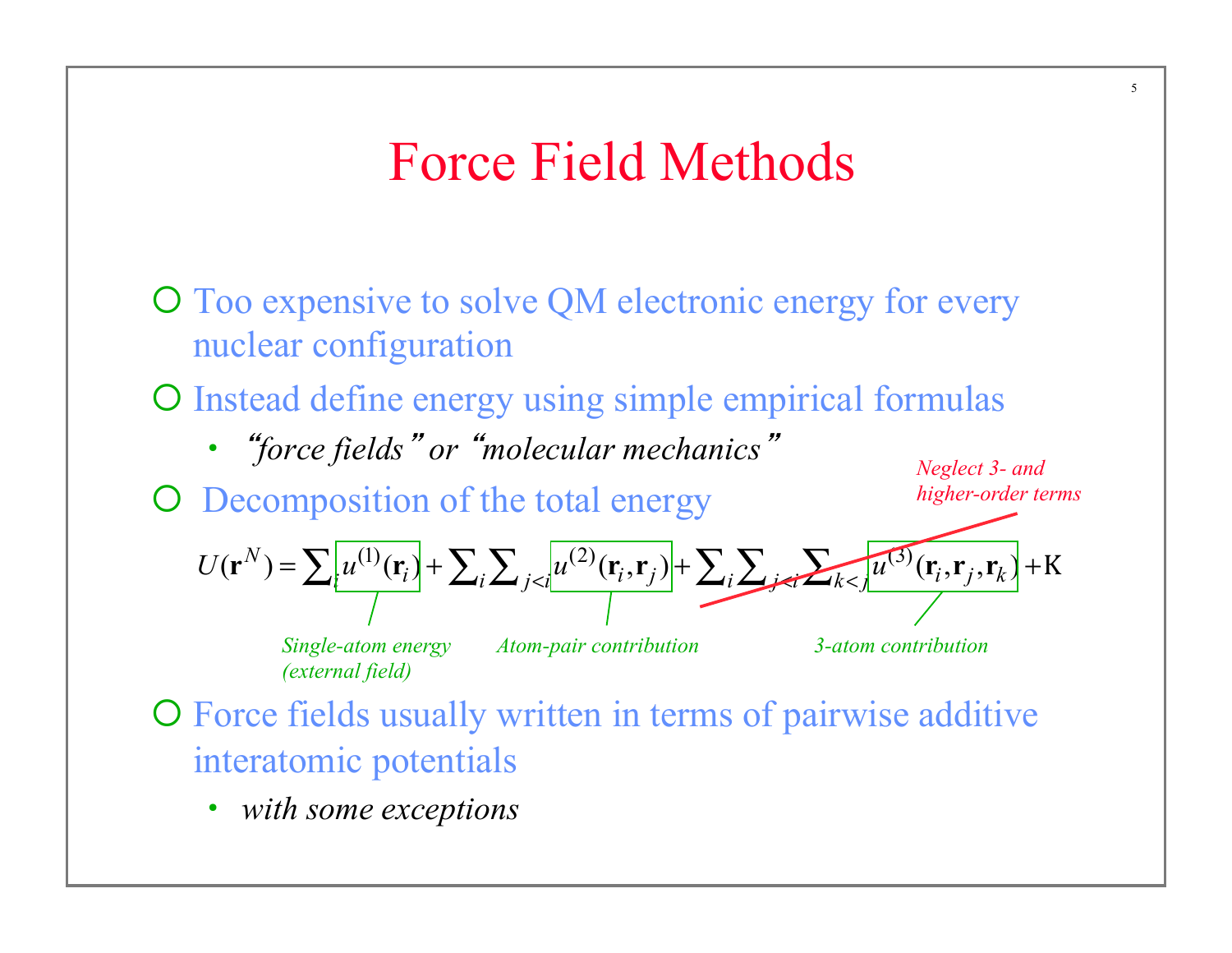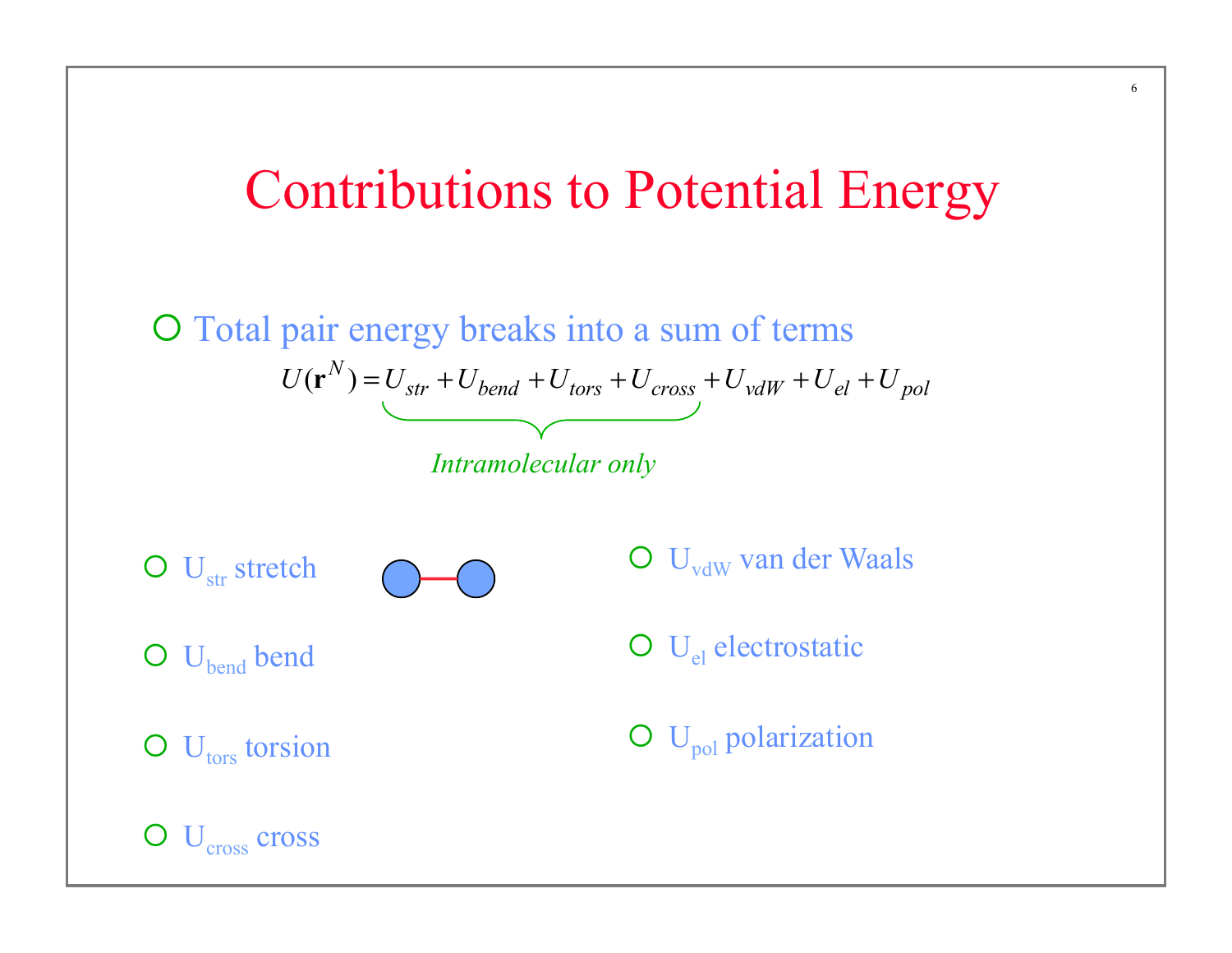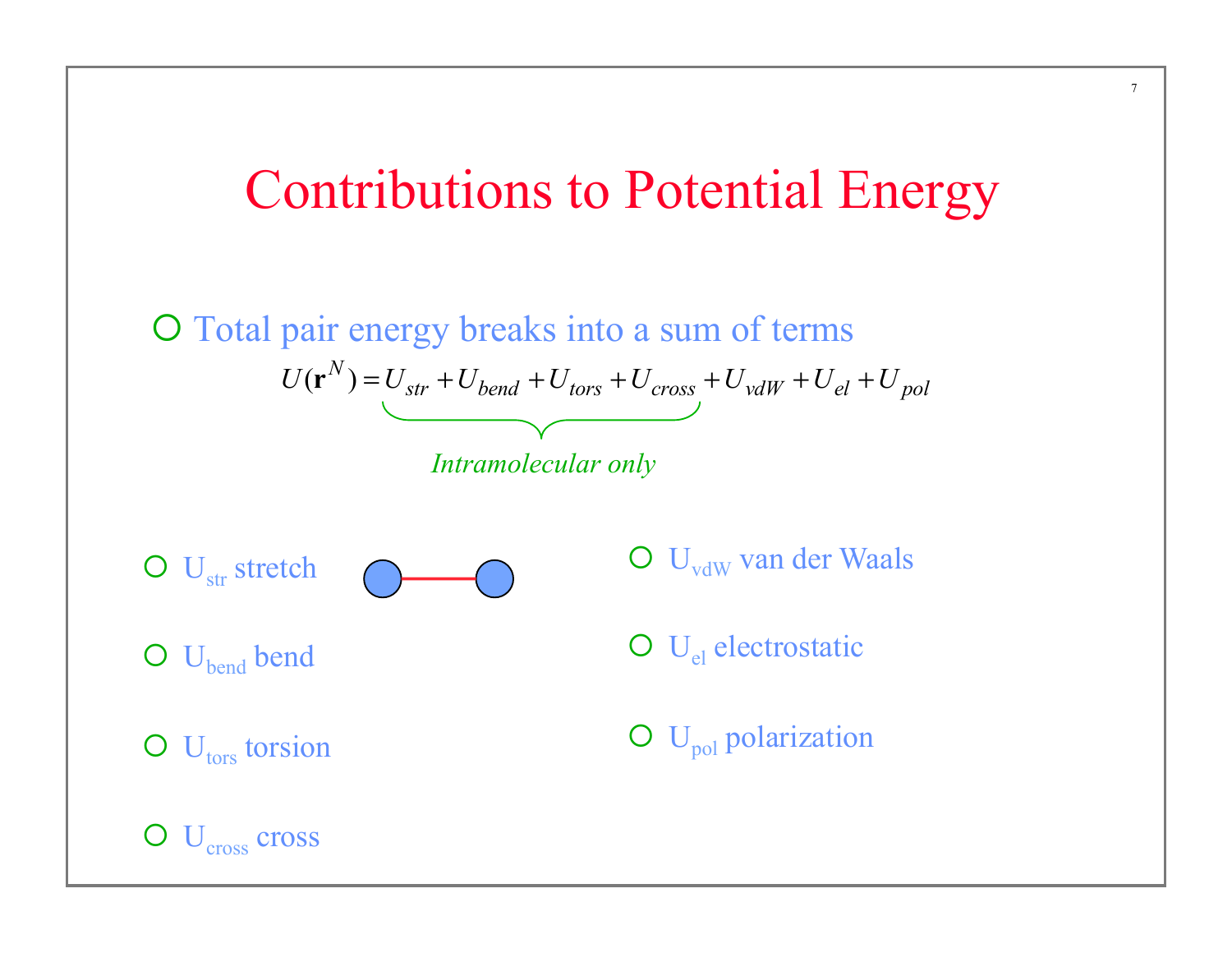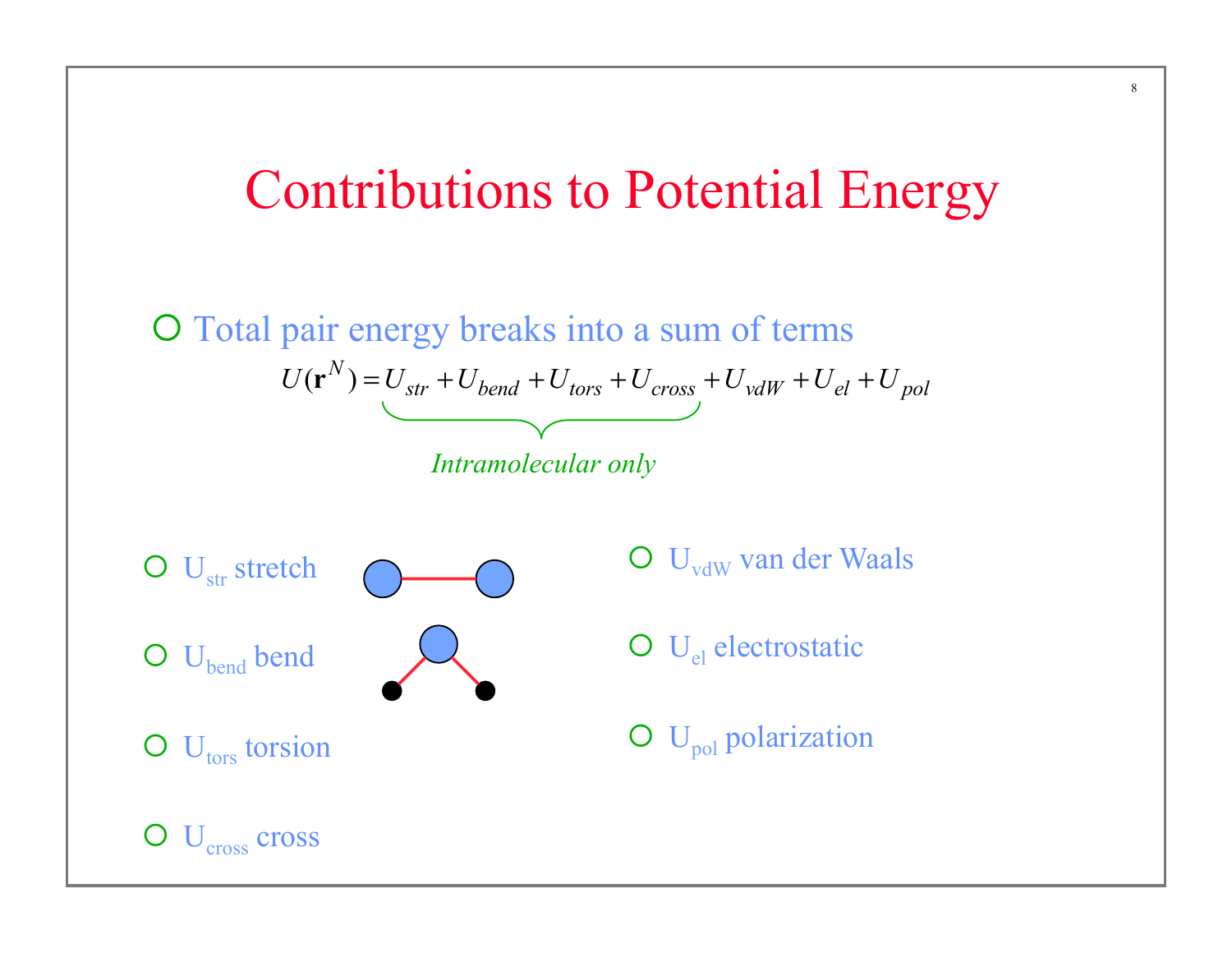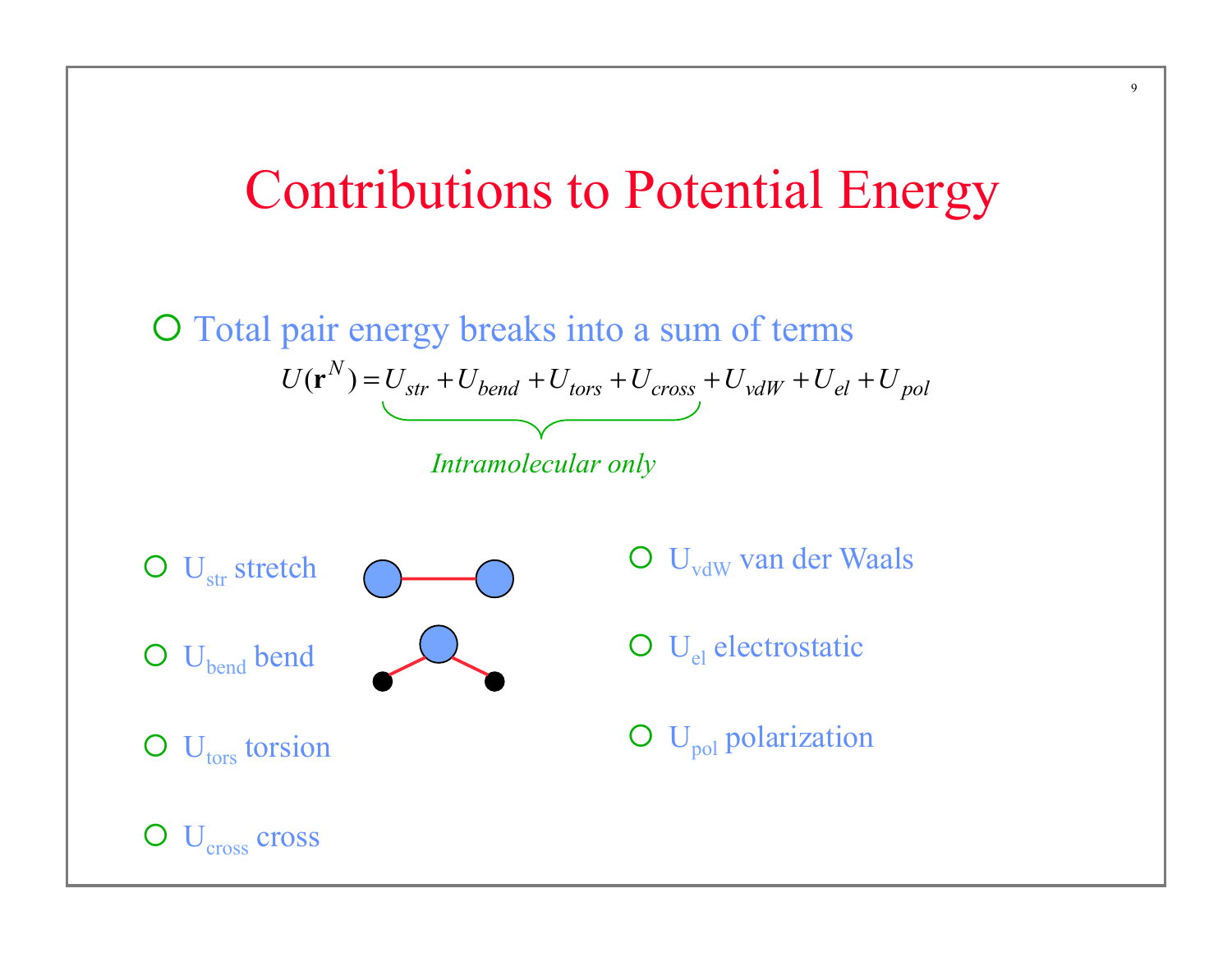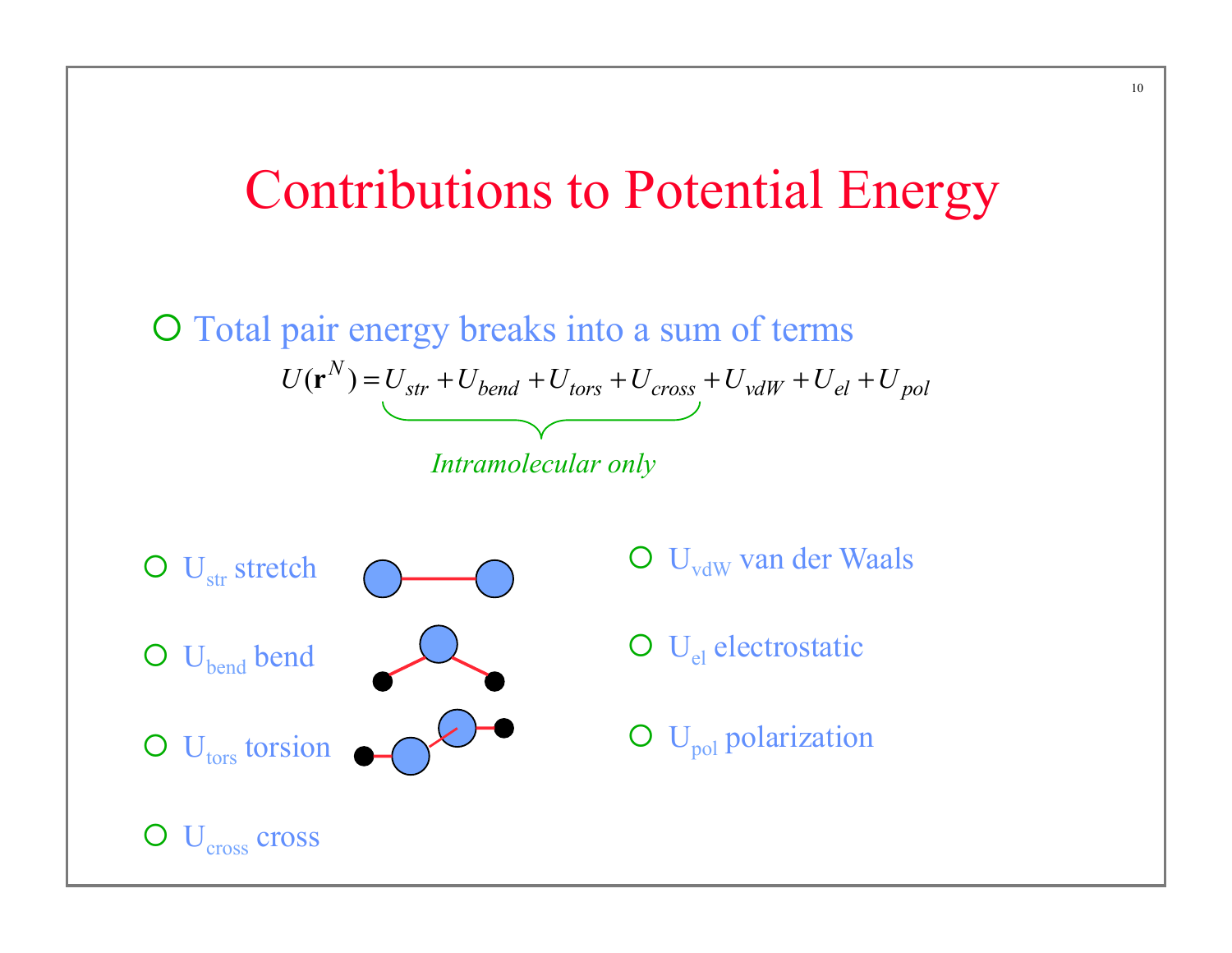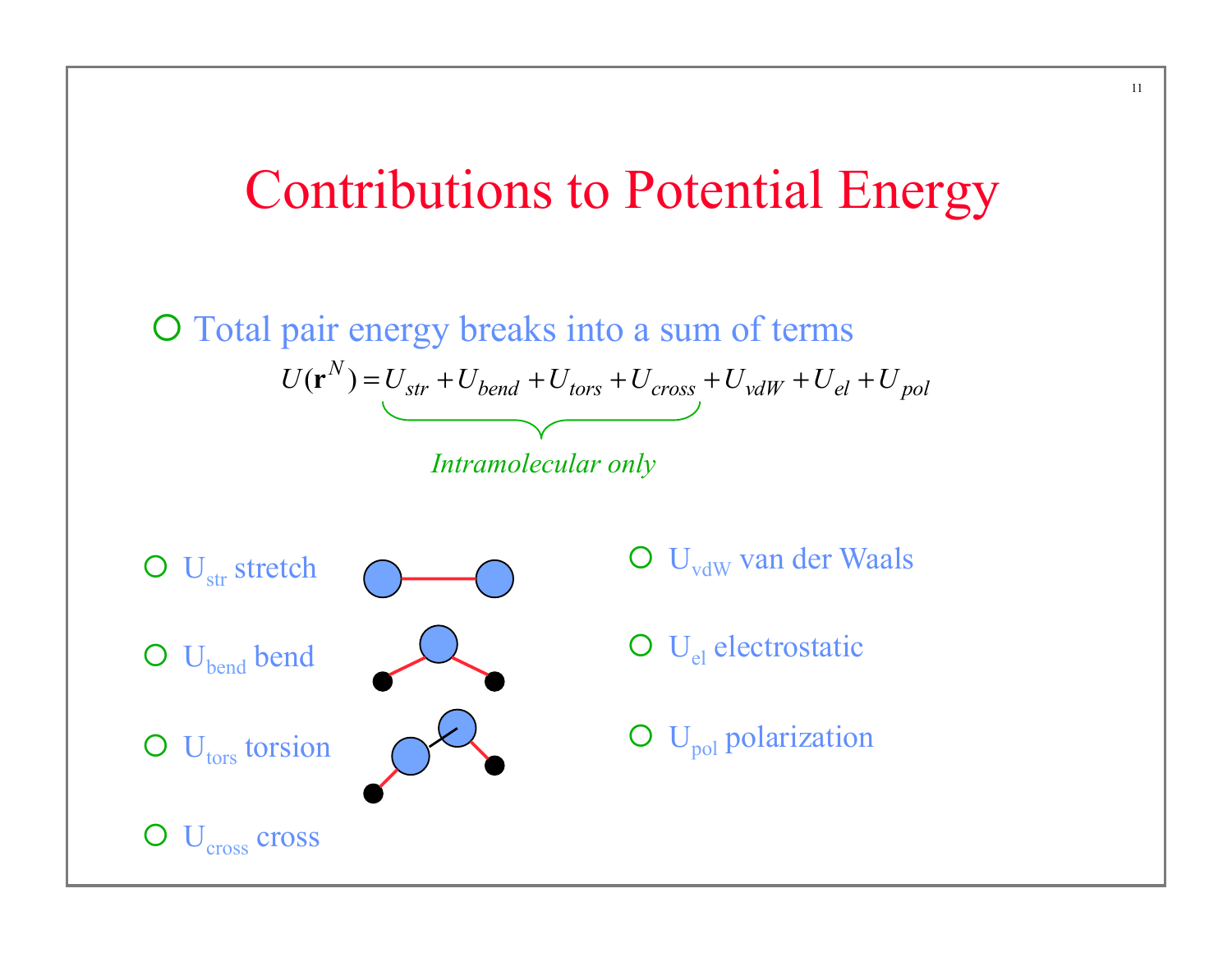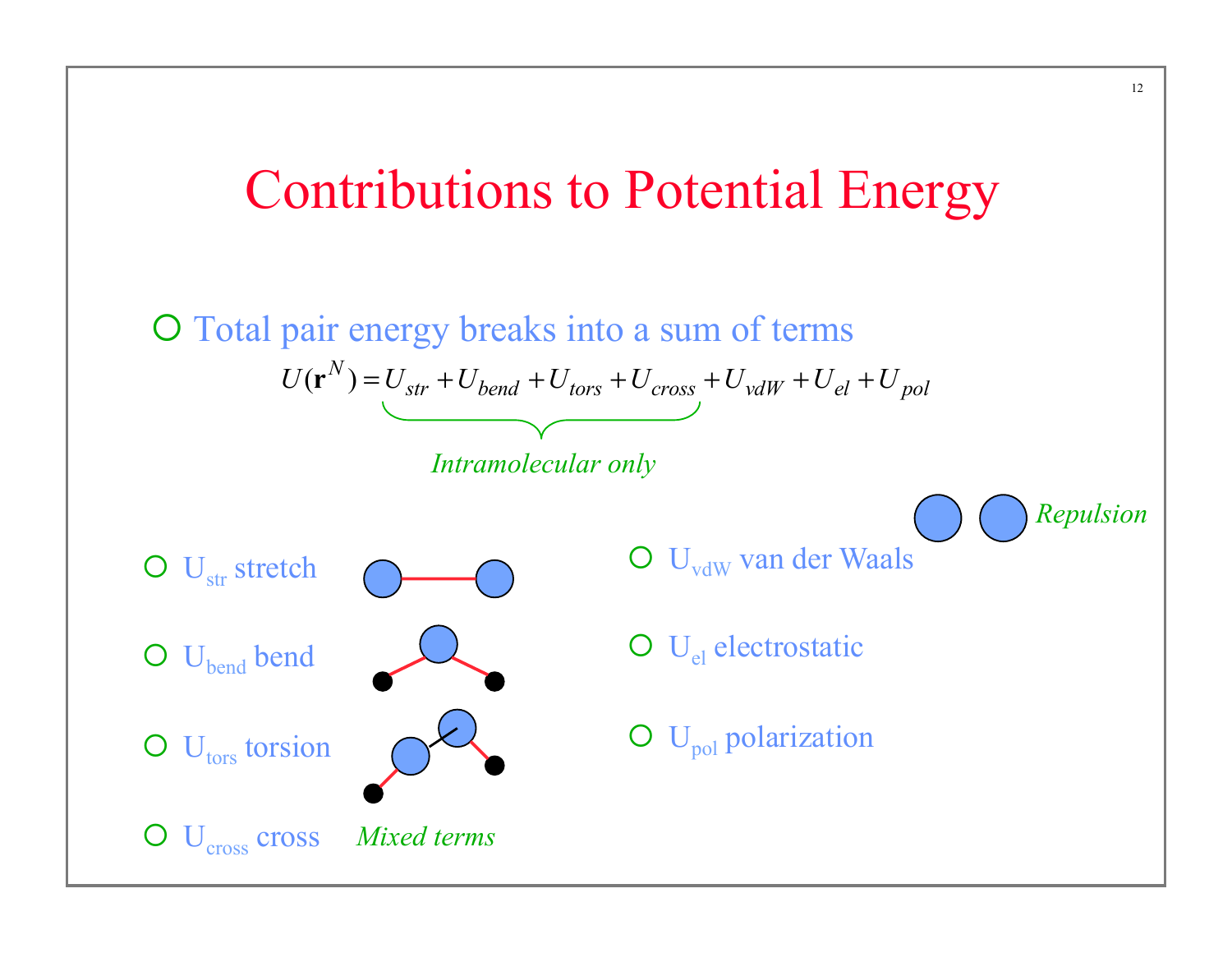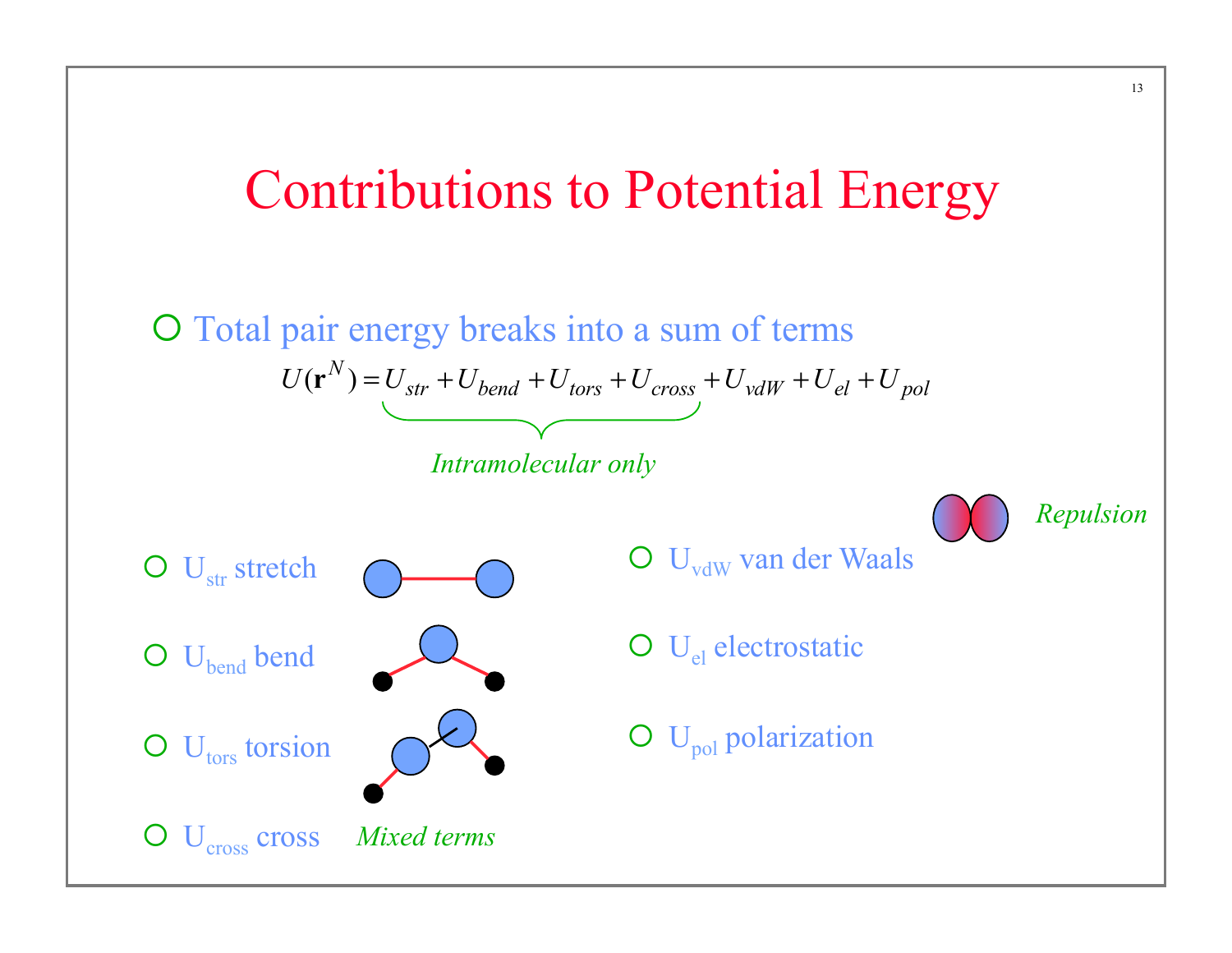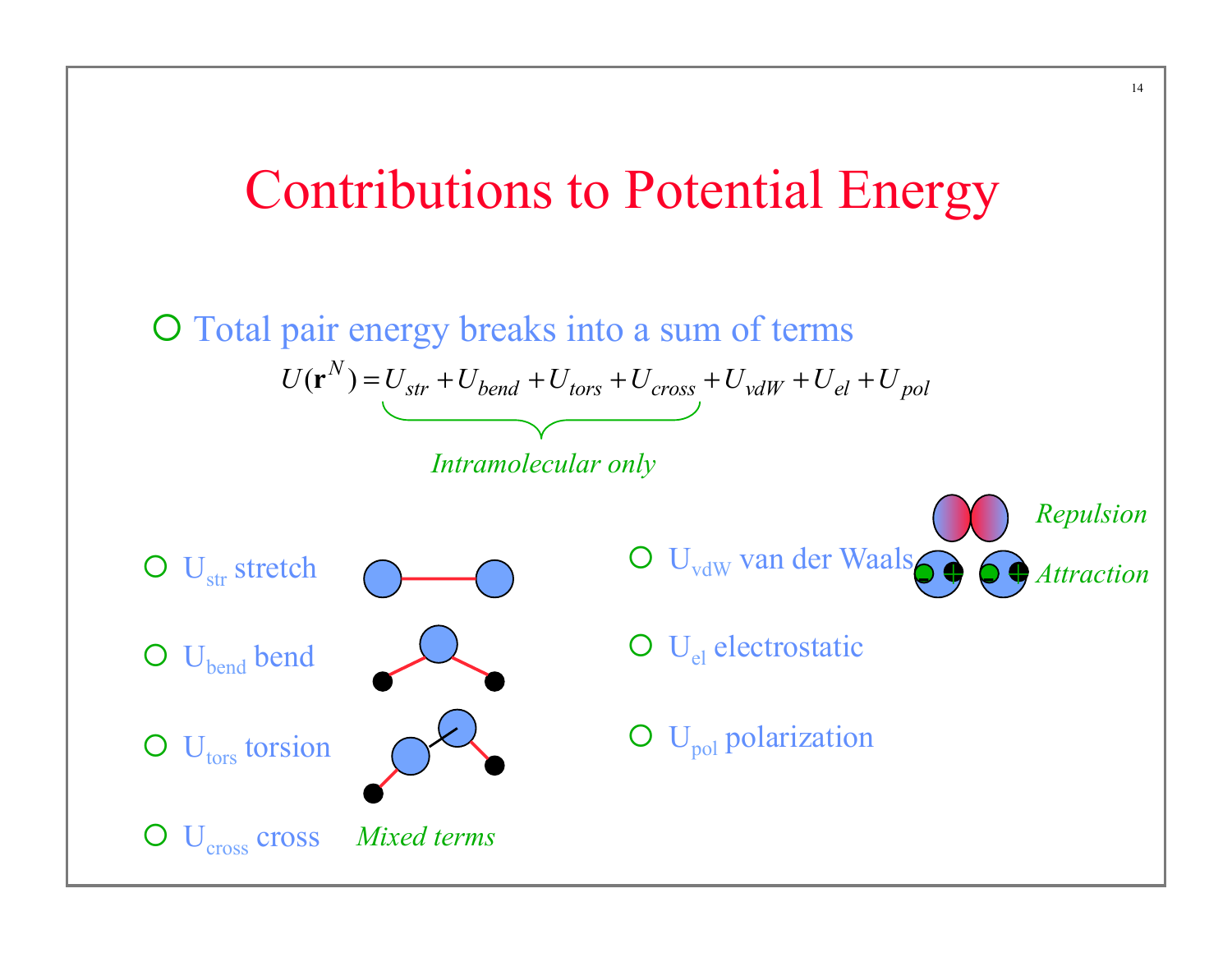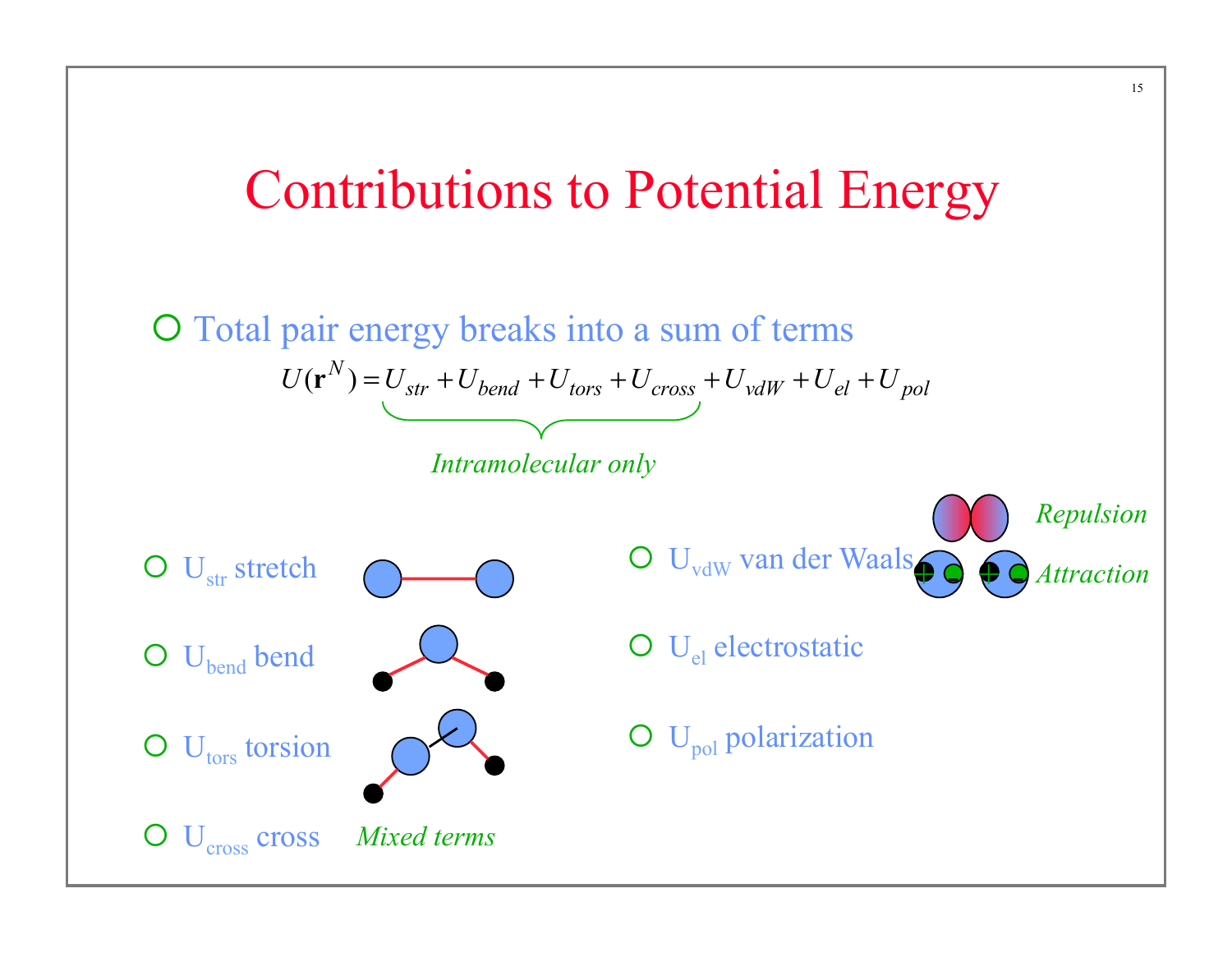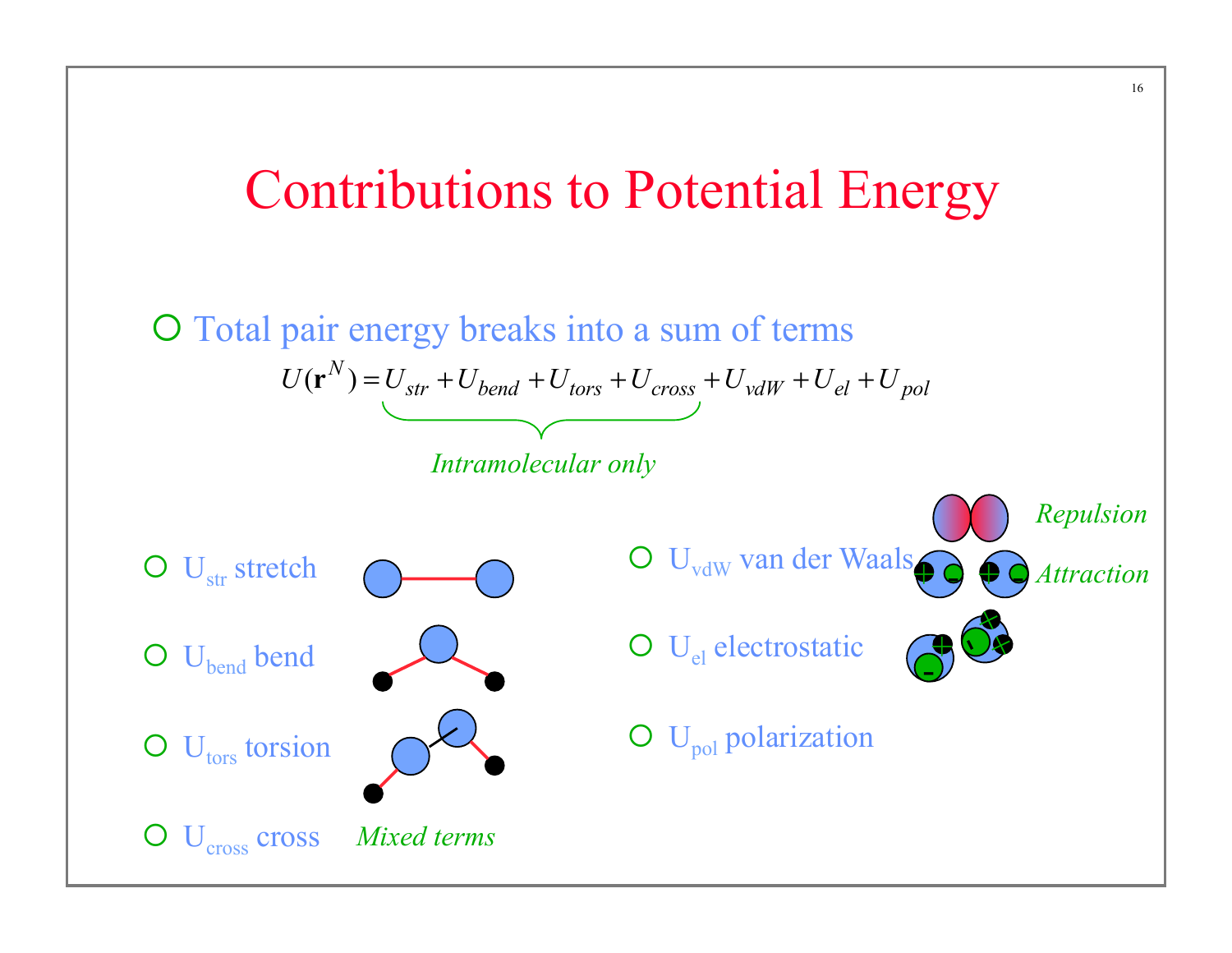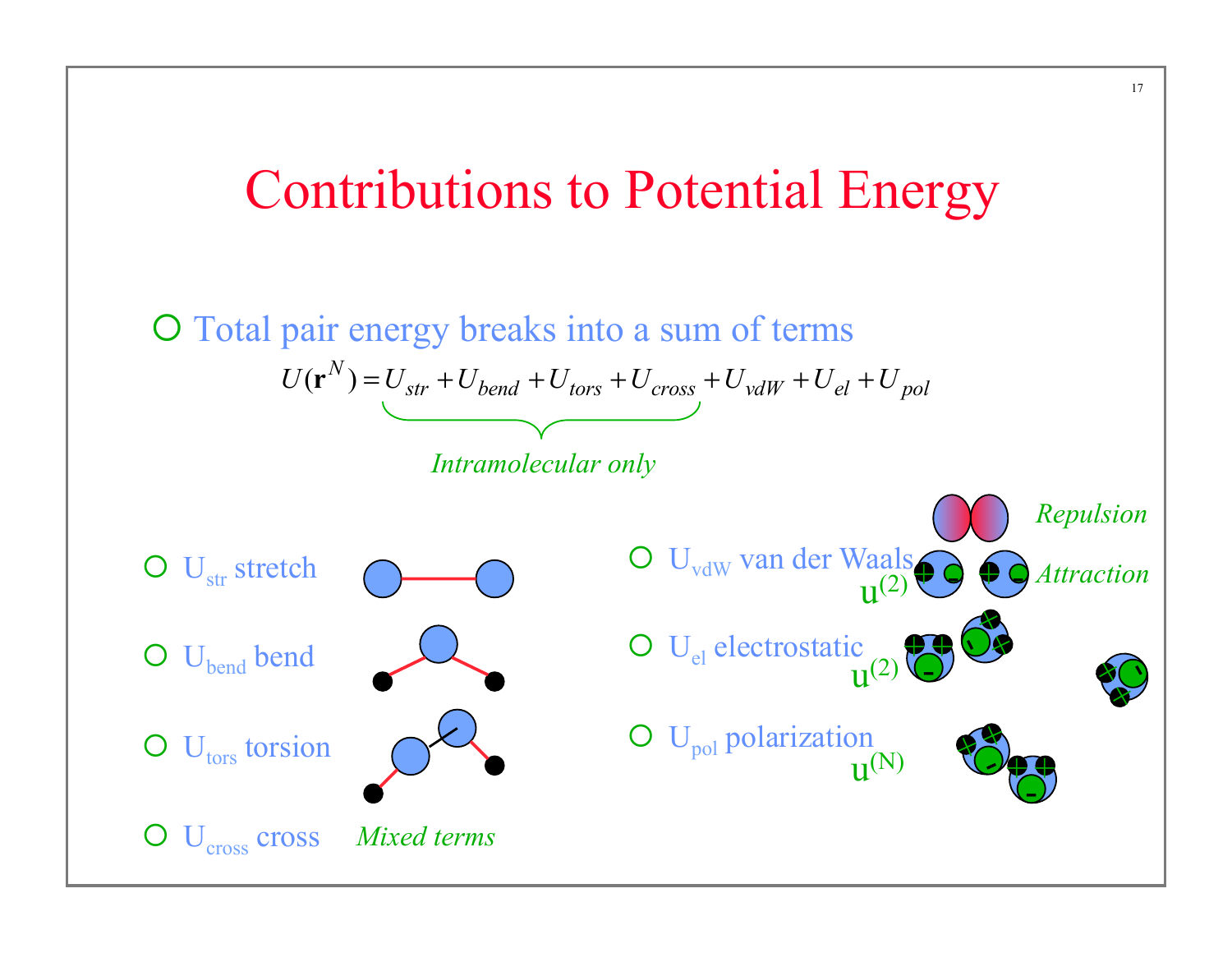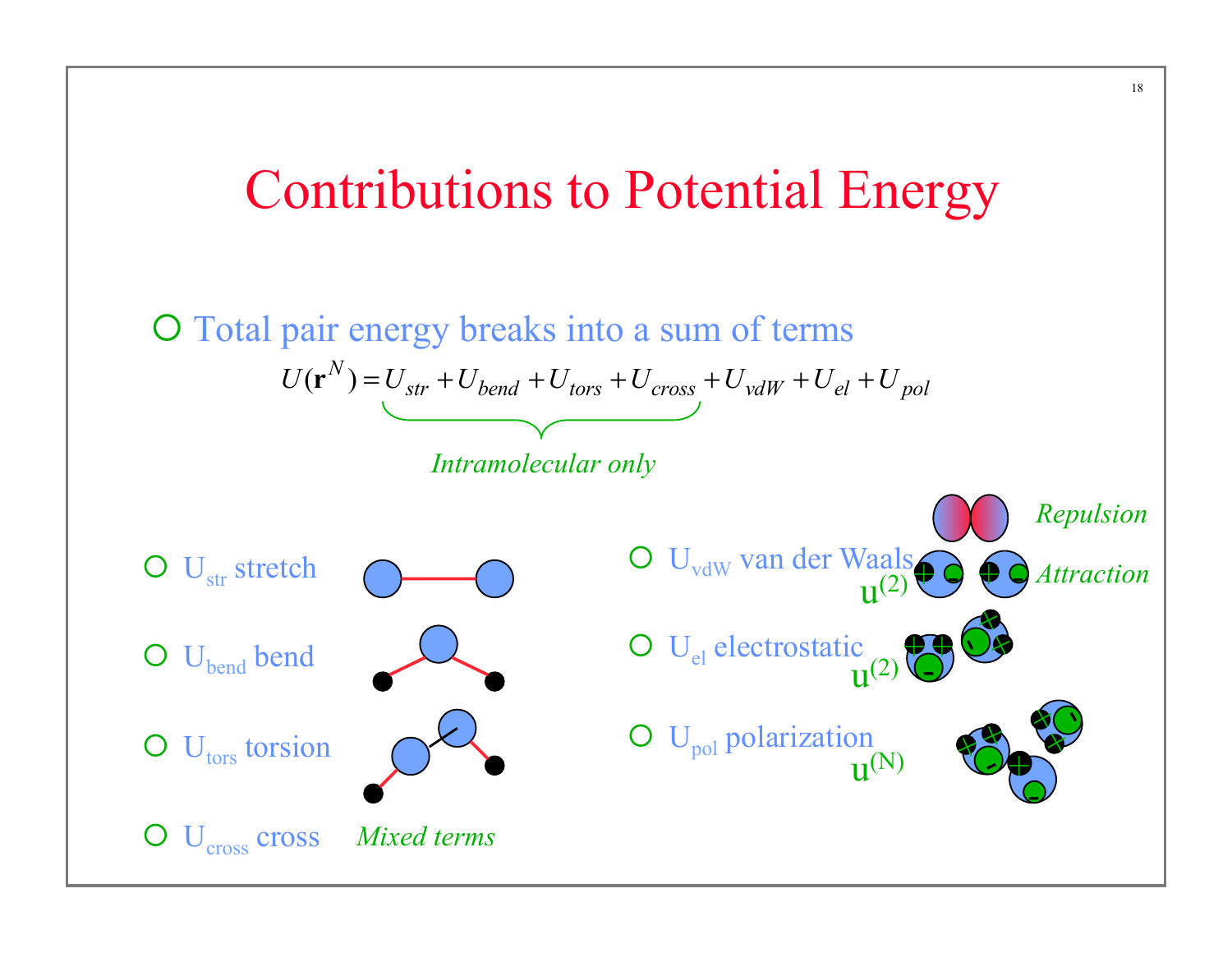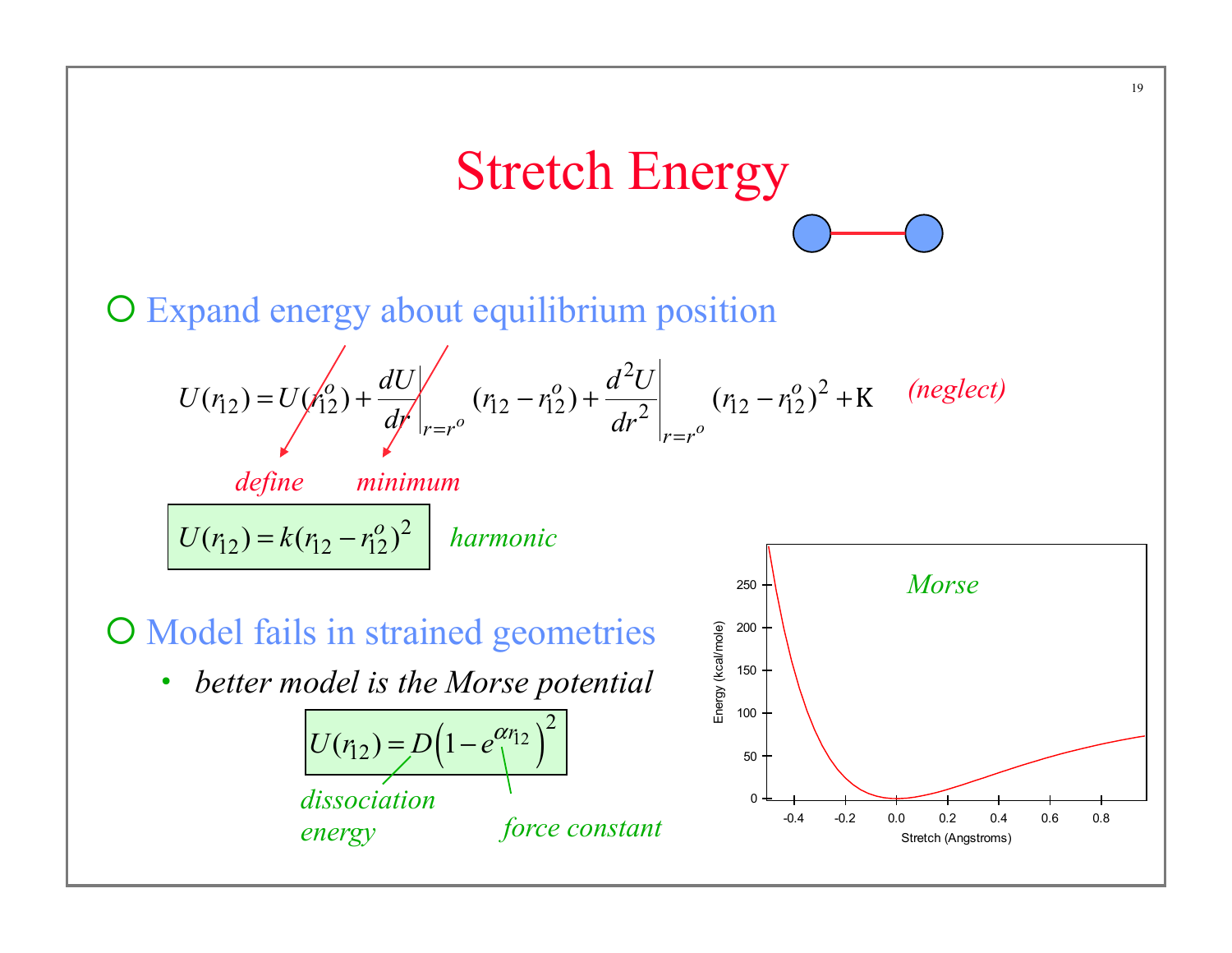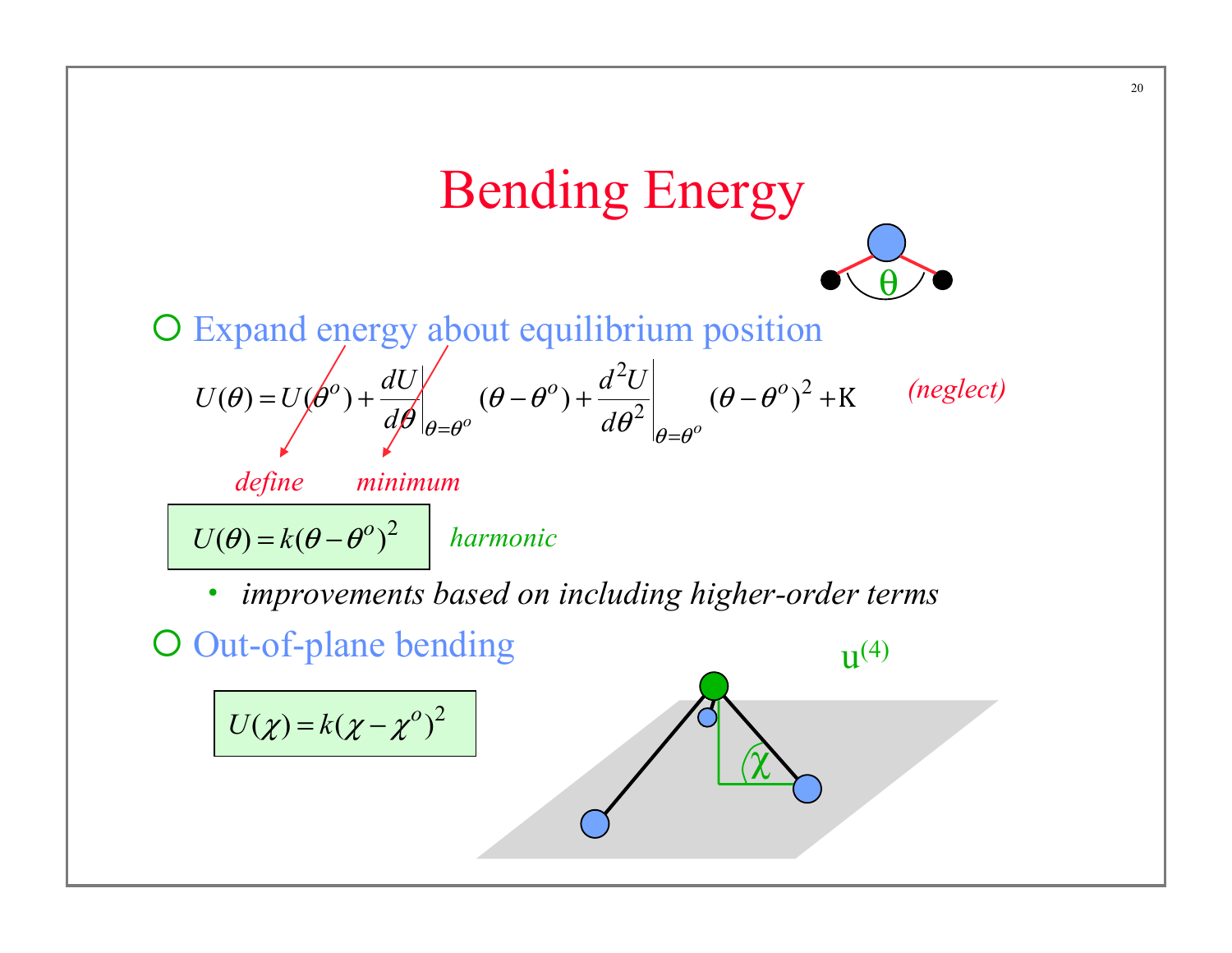# Torsional Energy

 $\phi$ 

- **O** Two new features
	- *periodic*
	- *weak (Taylor expansion in* f *not appropriate)*

**O** Fourier series

 $U(\phi) = \sum_{n=1}^{n} U_n \cos(n\phi)$ 

- *terms are included to capture appropriate minima/maxima*  depends on substituent atoms
	- e.g., ethane has three mimum-energy conformations
		- $n = 3, 6, 9, etc.$

depends on type of bond

– e.g. ethane vs. ethylene

• *usually at most n = 1, 2, and/or 3 terms are included*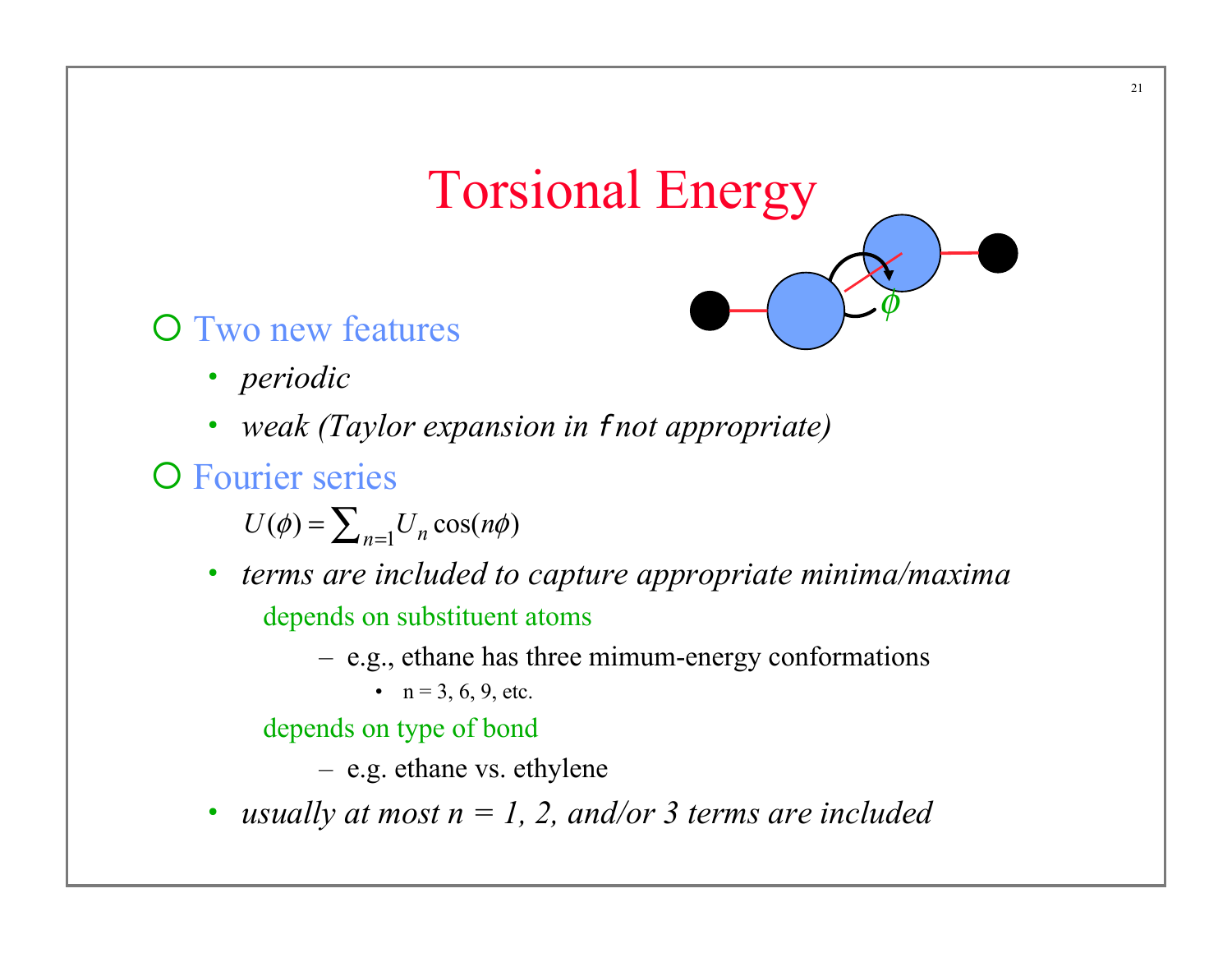### Van der Waals Attraction

O Correlation of electron fluctuations  $\bullet \bullet \bullet \leftrightarrow \bullet \bullet \bullet \bullet$ 



O Stronger for larger, more polarizable molecules

•  $CCl_4 > CH_4$ ;  $Kr > Ar > He$ 

O Theoretical formula for long-range behavior

$$
U_{vdW}^{att}: \frac{C}{r^6} + O(r^{-8})
$$

O Only attraction present between nonpolar molecules

• *reason that Ar, He, CH<sub>4</sub>*, etc. form liquid phases

O a.k.a. "London" or "dispersion" forces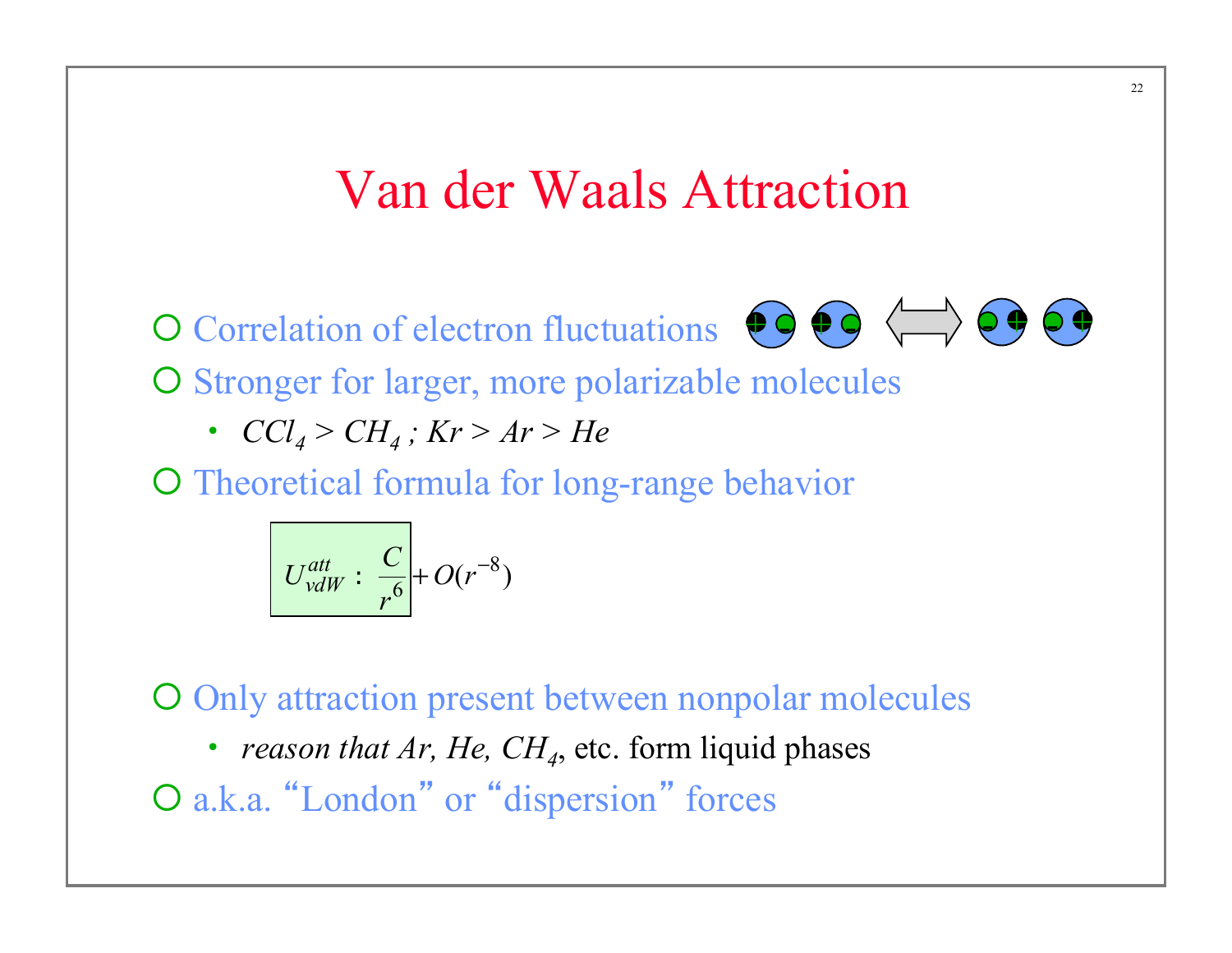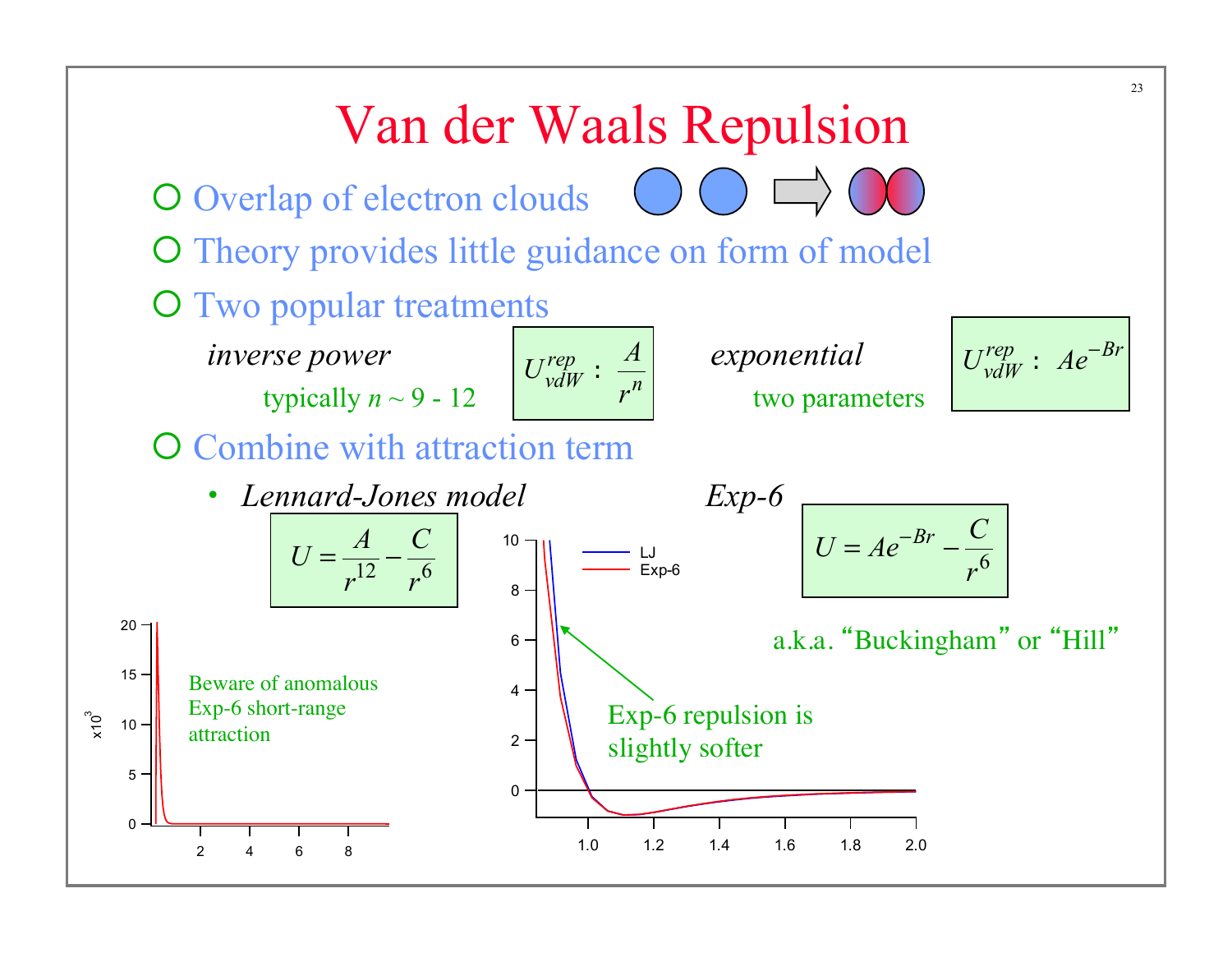# Electrostatics 1.

- O Interaction between charge inhomogeneities
- O Modeling approaches  $\begin{pmatrix} - \ - \end{pmatrix}$ 
	- *point charges*
	- *point multipoles*
- O Point charges
	- *assign Coulombic charges to several points in the molecule*
	- *total charge sums to charge on molecule (usually zero)*
	- *Coulomb potential*

$$
U(r) = \frac{q_i q_j}{4\pi \varepsilon_0 r}
$$



24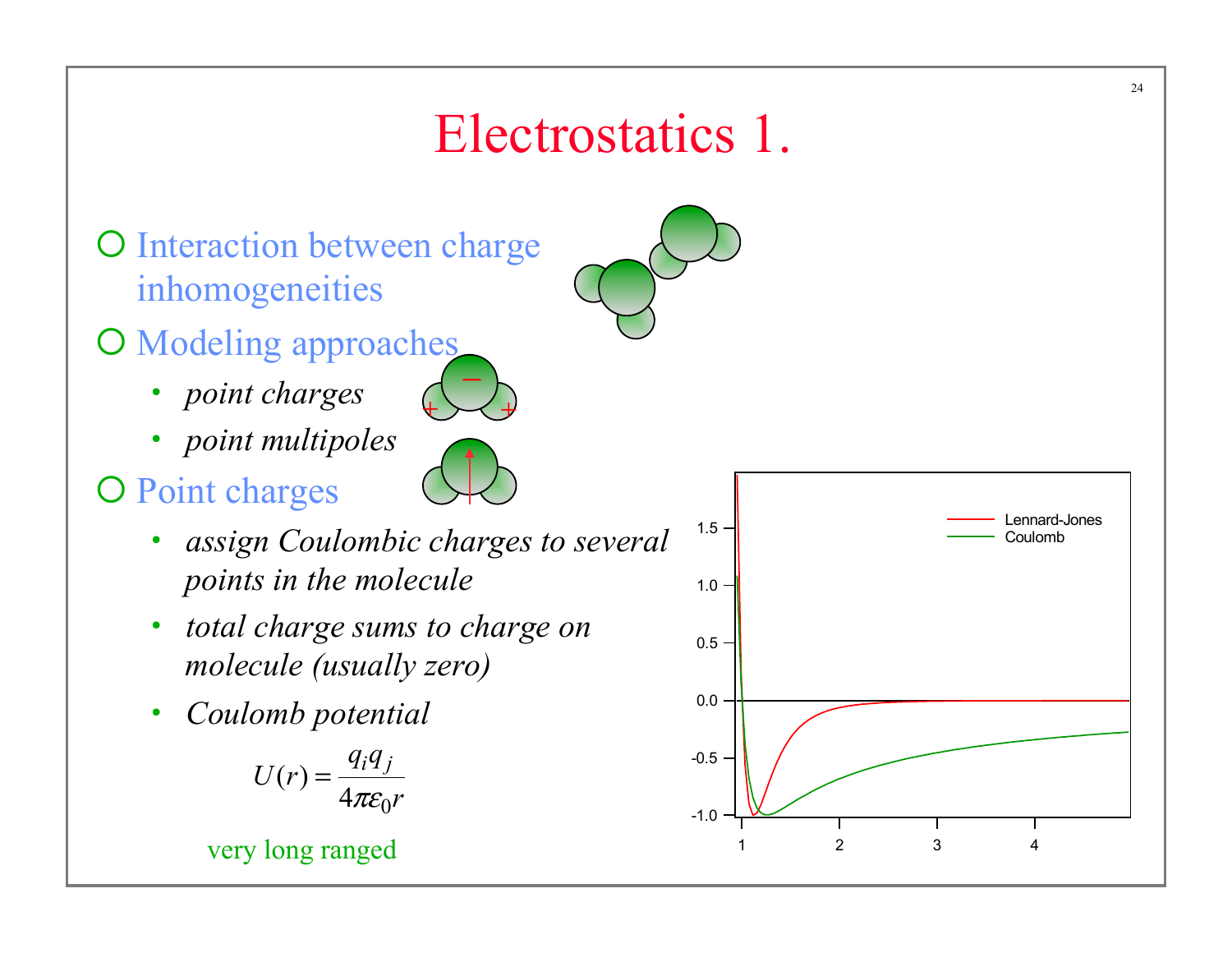# Electrostatics 2.

 $++$ 

 $\mu$ 

O At larger separations, details of charge distribution are less important

### ¡ Multipole statistics capture basic features

- *Dipole*  .<br>ה:  $\vec{\mu} = \sum_{i} q_i \mathbf{r}_i$  Vector − +
- *Quadrupole*  $\mathbf{Q} = \sum_i q_i \mathbf{r}_i \mathbf{r}_i$  Tensor
- *Octopole, etc.*

#### O Point multipole models based on long-range behavior

• *dipole-dipole* 

$$
\mu \qquad \qquad \mu
$$
  

$$
u_{dd} = -\frac{\mu_1 \mu_2}{r^3} [3(\hat{\mu}_1 \cdot \hat{\mathbf{r}})(\hat{\mu}_2 \cdot \hat{\mathbf{r}}) - (\hat{\mu}_1 \cdot \hat{\mu}_2)]
$$

• *dipole-quadrupole* 

$$
u_{dQ} = \frac{3}{2} \frac{\mu_1 Q_2}{r^4} \left[ (\hat{\mu}_1 \cdot \hat{\mathbf{r}}) \left( 5(\hat{Q}_2 \cdot \hat{\mathbf{r}})^2 - 1 \right) - 2(\hat{\mu}_1 \cdot \hat{\mu}_2) (\hat{Q}_2 \cdot \hat{\mathbf{r}}) \right]
$$

• *quadrupole-quadrupole* 

$$
u_{QQ} = \frac{3}{4} \frac{Q_1 Q_2}{r^5} \Big[ 1 - 5c_1^2 - 5c_2^2 + 2c_{12}^2 + 35c_1^2 c_2^2 - 20c_1 c_2 c_{12} \Big]
$$

Axially symmetric quadrupole

 $\mu \neq 0, Q = 0$ 

 $\mu = 0, Q \neq 0$ 

*Q*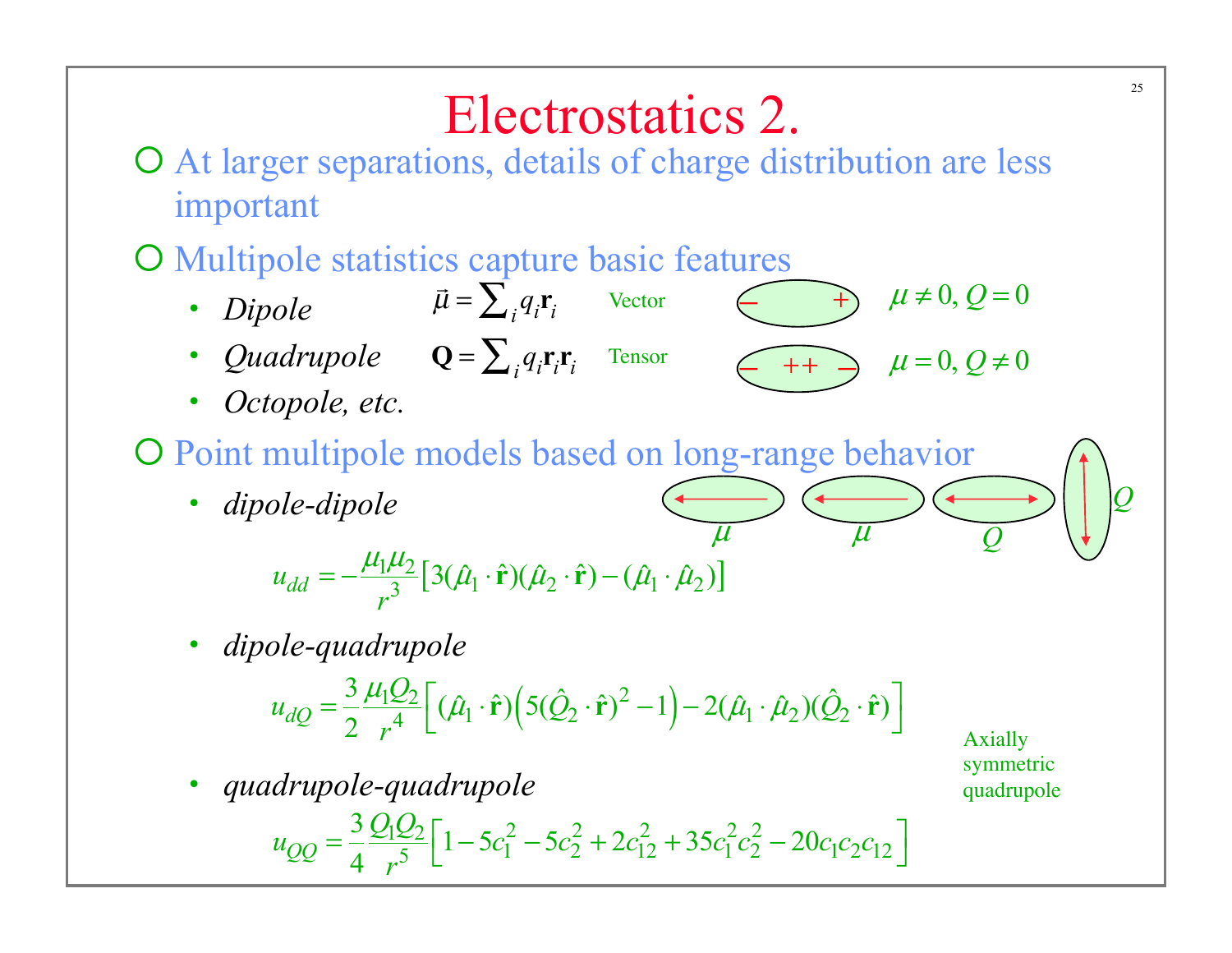# Electrostatics 3.

# Some Experimental/Theoretical Values

| Molecule         | $\mu$ , Debye    | Q, B           | $\alpha, A^3$ |
|------------------|------------------|----------------|---------------|
| He               | $\boldsymbol{0}$ | $\overline{0}$ | 0.206         |
| Ar               | $\overline{0}$   | $\theta$       | 1.642         |
| O <sub>2</sub>   | $\Omega$         | $-0.4$         | 1.48          |
| $N_2$            | $\overline{0}$   | $-1.4$         | 1.7           |
| Cl <sub>2</sub>  | 0                | 4.2            | 4.6           |
| HF               | $\cdot$ 1.8      | 2.6            | $+0.8$        |
| CO <sub>2</sub>  | $\theta$         | $+ 4.3$        | 2.9           |
| H <sub>2</sub> O | $-1.85$          | $+1.97$ (xx)   | 1.5 (xx)      |
|                  |                  | $-1.89$ (yy)   | 1.43(yy)      |
|                  |                  | $-0.08$ (zz)   | 1.45 (zz)     |
| $CH_4$           | $\overline{0}$   | 0              | 2.6           |
| CCl <sub>4</sub> | $\theta$         | $\theta$       | $\div 11.2$   |
| $C_6H_6$         | $\Omega$         | $+ -9.5$       | $+10.6$       |
| NH <sub>3</sub>  | 1.5              | $-2.3$         | 2.22          |
| $C_2H_6$         | $\boldsymbol{0}$ | $-1.2$         | 4.4           |

26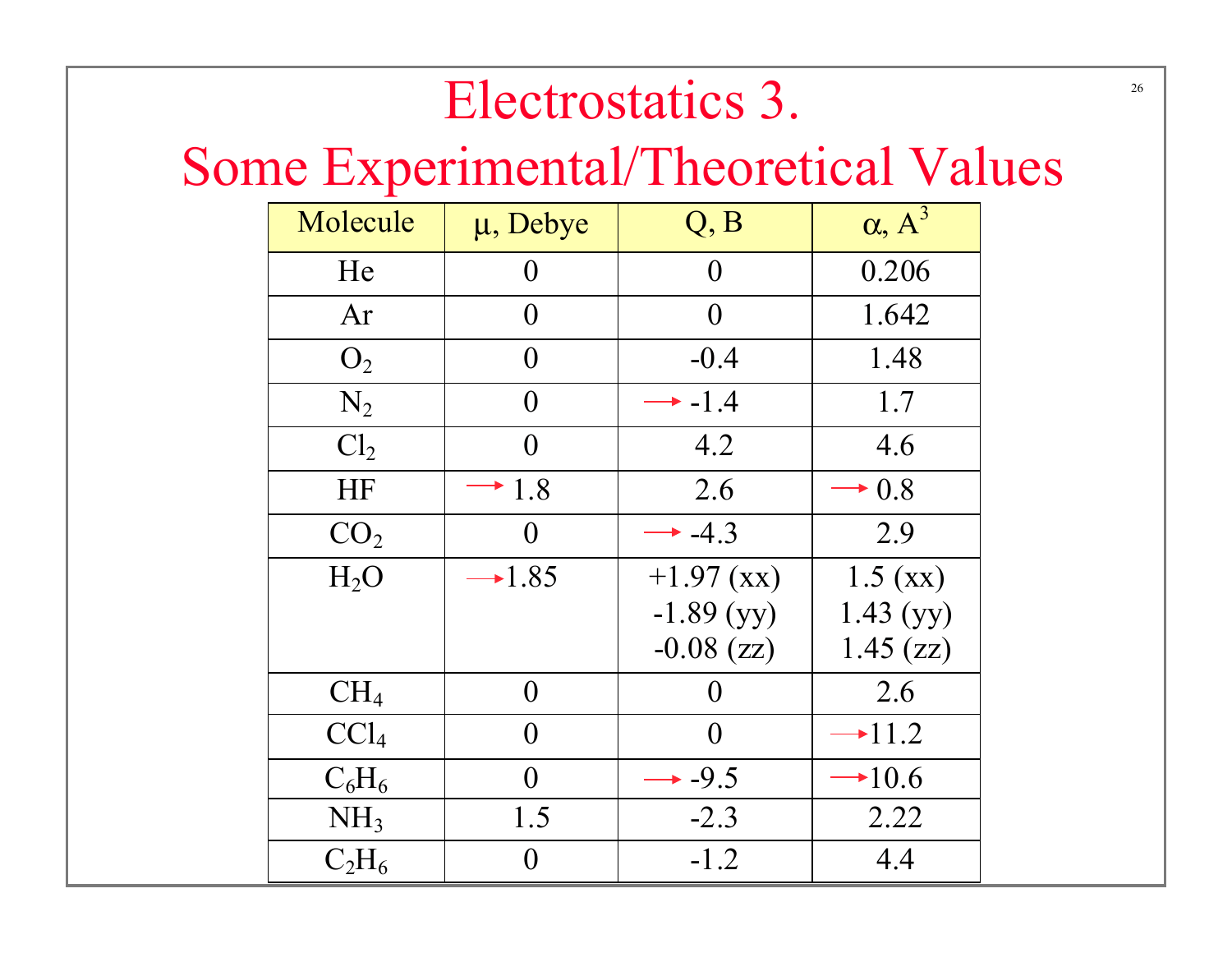# Polarization

- O Charge redistribution due to influence of surrounding molecules
	- *dipole moment in bulk different from that in vacuum*



- O Modeled with polarizable charges or multipoles
- **O** Involves an iterative calculation
	- *evaluate electric field acting on each charge due to other charges*
	- *adjust charges according to polarizability and electric field*
	- *re-compute electric field and repeat to convergence*

O Re-iteration over all molecules required if even one is moved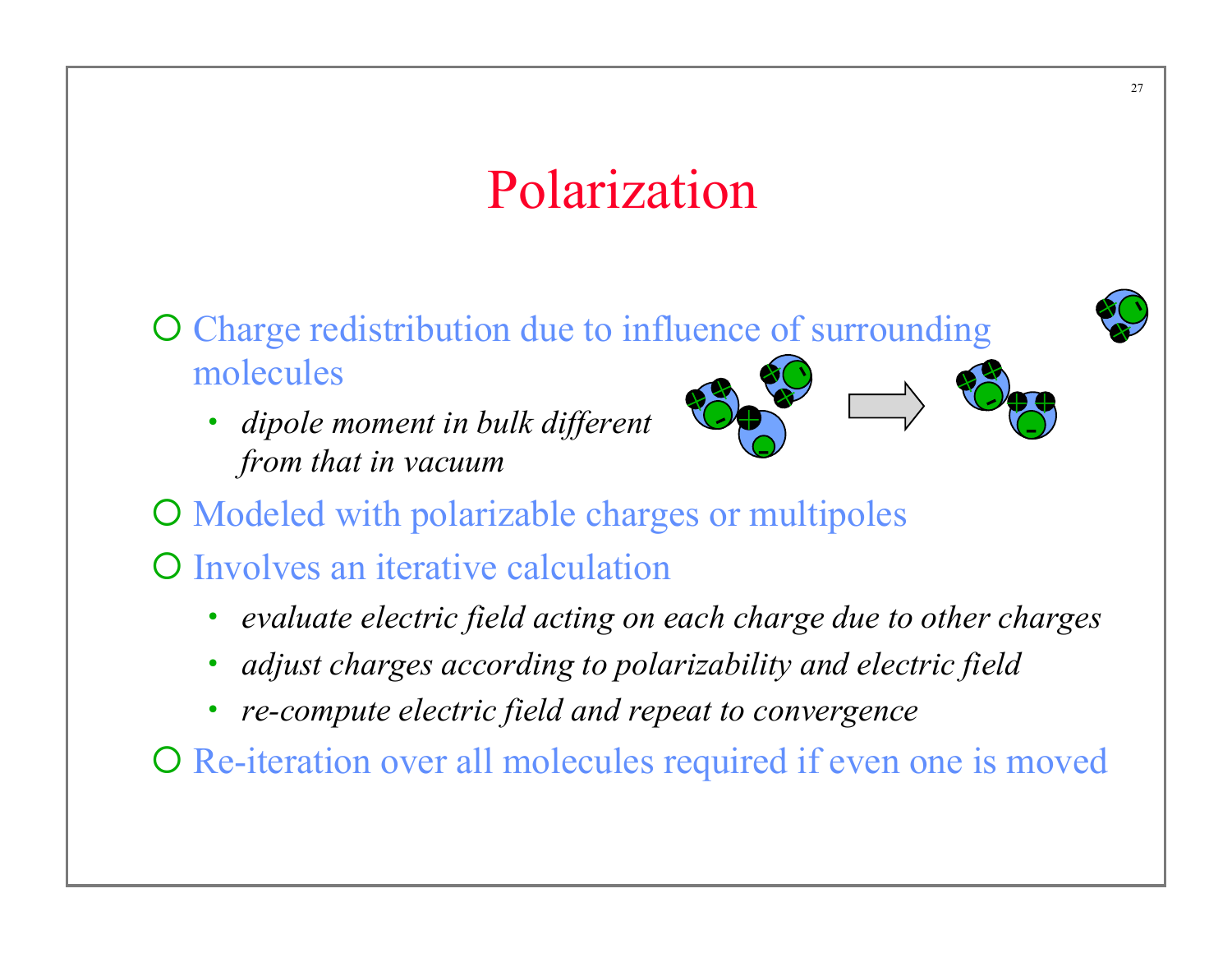## Explicit Multibody Interactions

#### O Axilrod-Teller  $u^{(3)}$

- *consider response of atoms 2 and 3 to fluctuation in dipole moment of atom 1*
- *average over all fluctuations in 1*

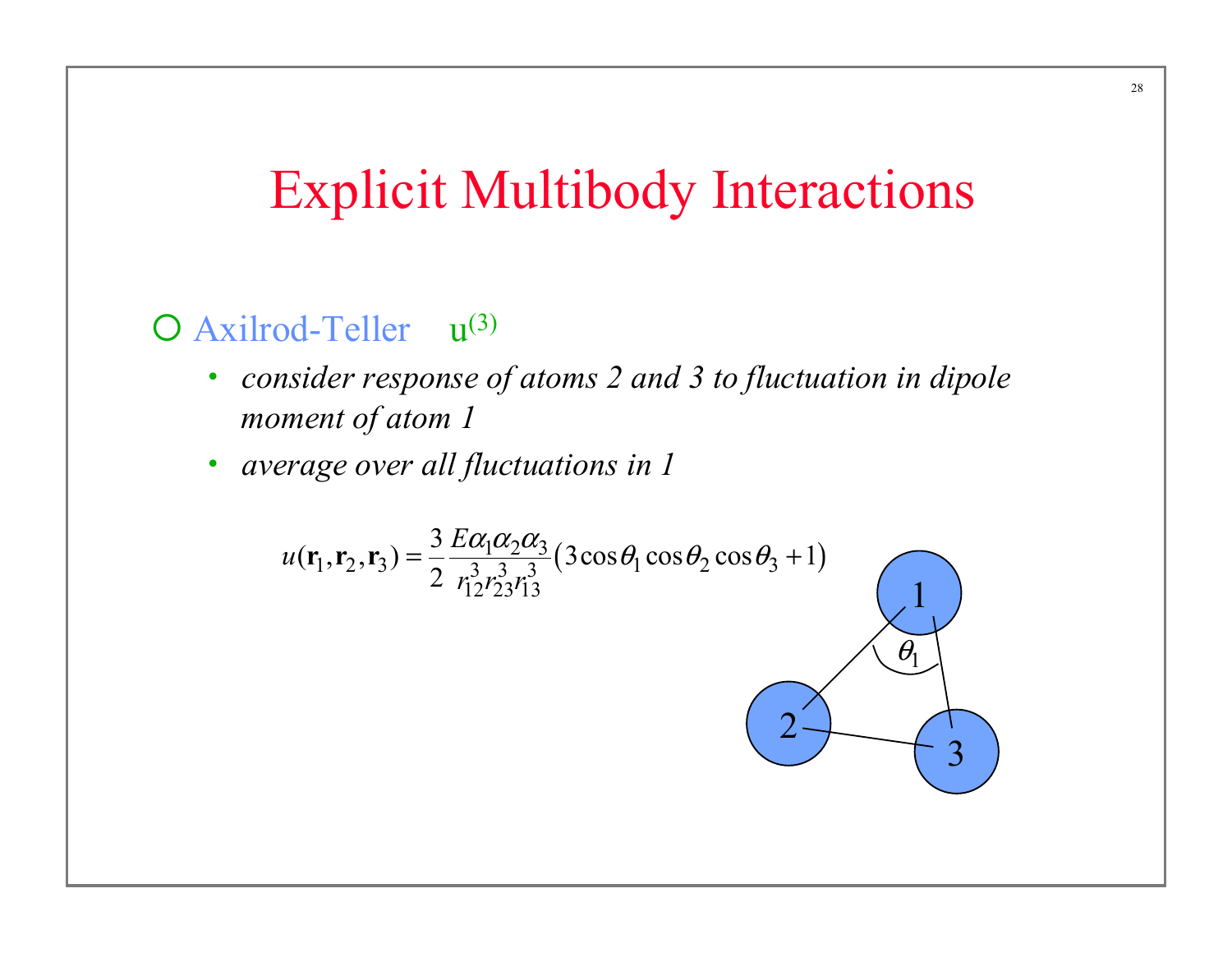### Unlike-Atom Interactions

 $\overline{O}$  "Mixing rules" give the potential parameters for interactions of atoms that are not the same type  $U(r) = \frac{q_i q_j}{r}$ 

 $\pi \varepsilon_0 r$ 

=

- *no ambiguity for Coulomb interaction*
- *for effective potentials (e.g., LJ) it is not clear what to do*   $(r) = \frac{q_1 q_2}{4 \pi \varepsilon_0}$

O Lorentz-Berthelot is a widely used choice

$$
\sigma_{12} = \frac{1}{2}(\sigma_1 + \sigma_2)
$$

$$
\varepsilon_{12} = \sqrt{\varepsilon_1 \varepsilon_2}
$$

¡ Treatment is a very weak link in quantitative applications of molecular simulation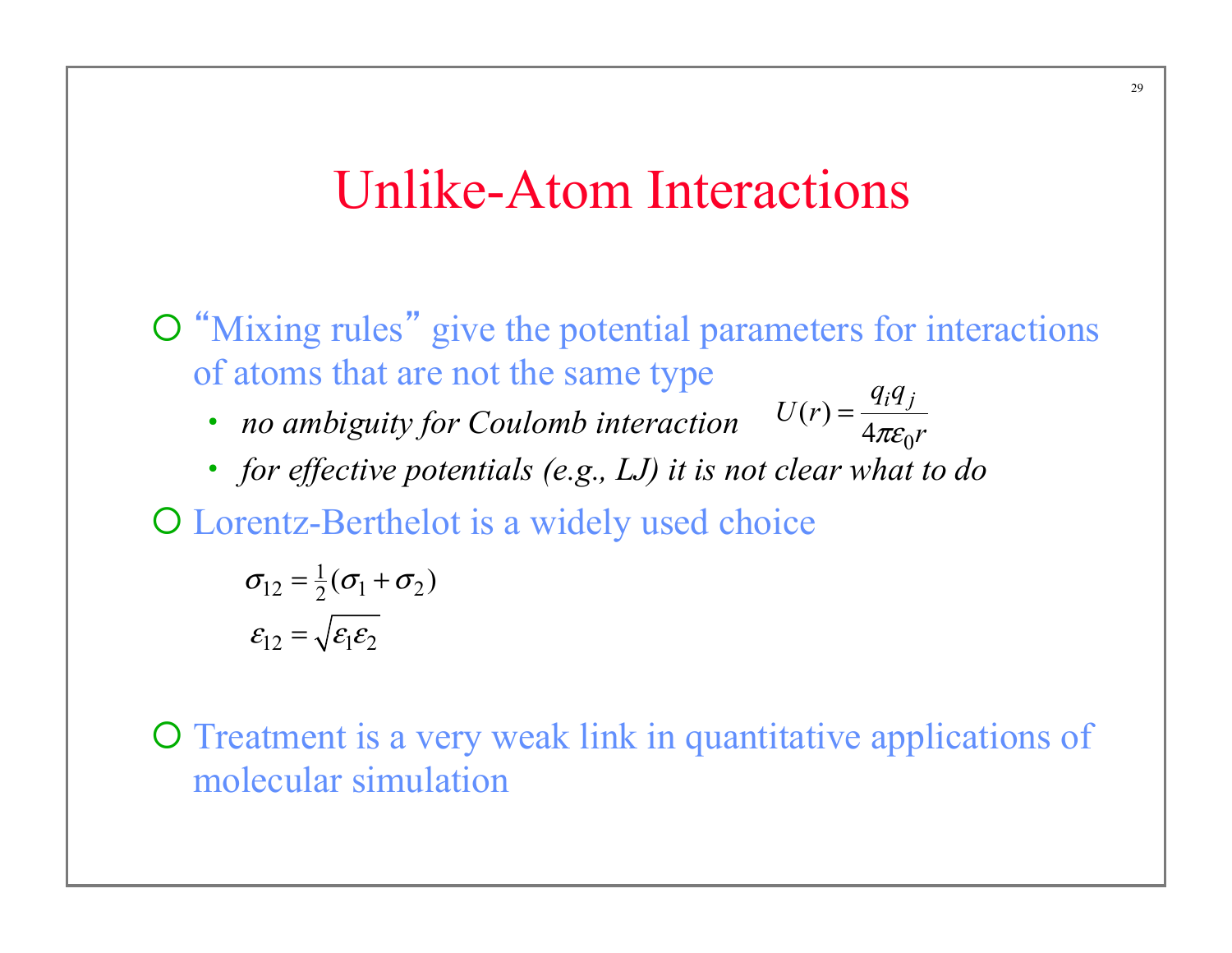# Common Approximations in Molecular Models

- O Rigid intramolecular degrees of freedom
	- *fast intramolecular motions slow down MD calculations*
- O Ignore hydrogen atoms
	- *united atom representation*
- O Ignore polarization
	- *expensive n-body effect*
- O Ignore electrostatics
- O Treat whole molecule as one big atom
	- *maybe anisotropic*
- O Model vdW forces via discontinuous potentials
- O Ignore all attraction
- O Model space as a lattice
	- *especially useful for polymer molecules*



*Qualitative models*

30